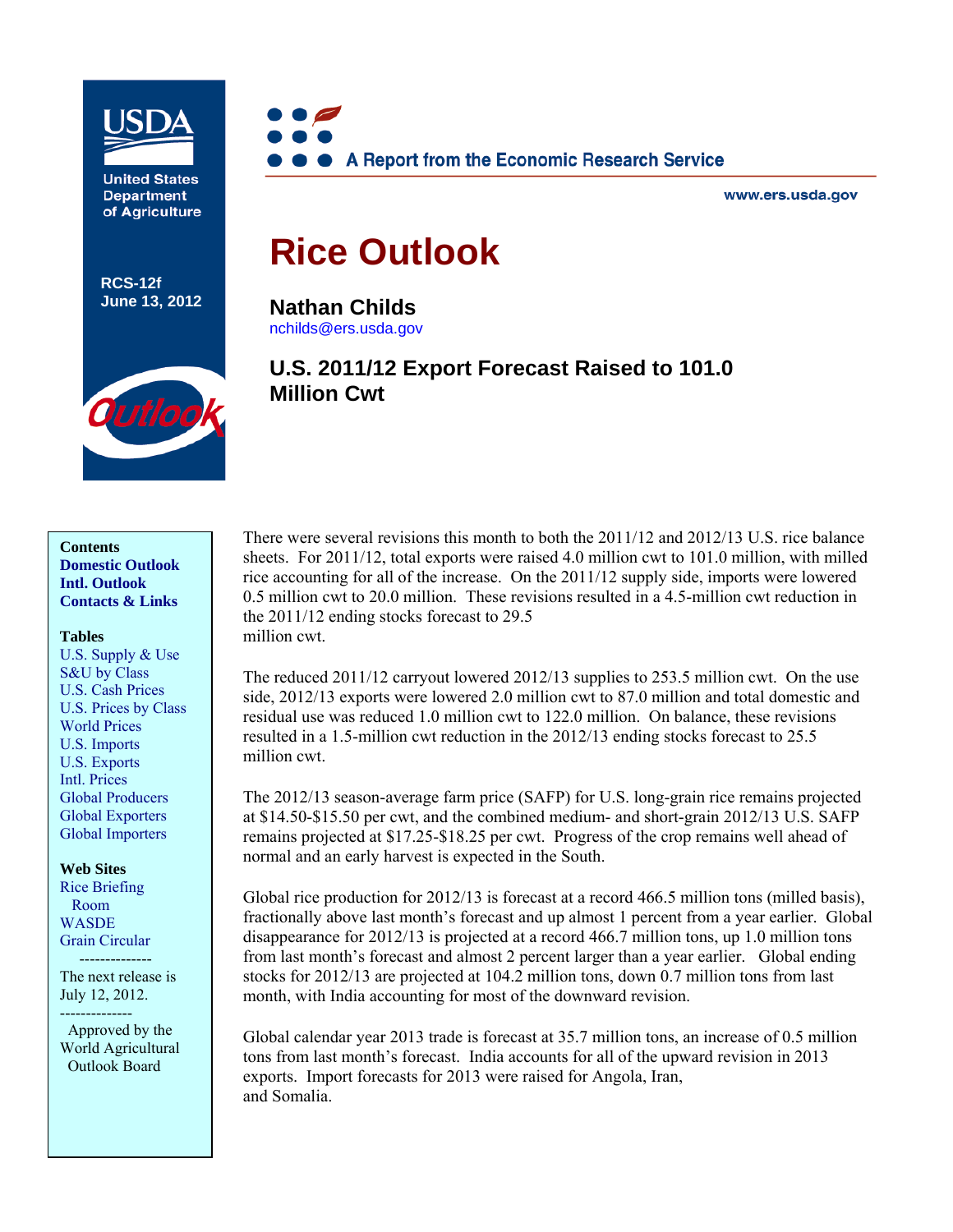Prices for most grades of Thailand's parboiled and white rice have declined over the past month, largely due to a lack of new inquires from buyers and expectations that the government will begin releasing its intervention stocks in July. Price quotes from Vietnam declined over the past month as well, a result of large supplies from a bumper spring crop. In contrast, U.S. long-grain milled-rice prices have increased from a month earlier, largely a response to expectations of a much smaller crop in 2012/13 and a strong pace of exports earlier this spring.

.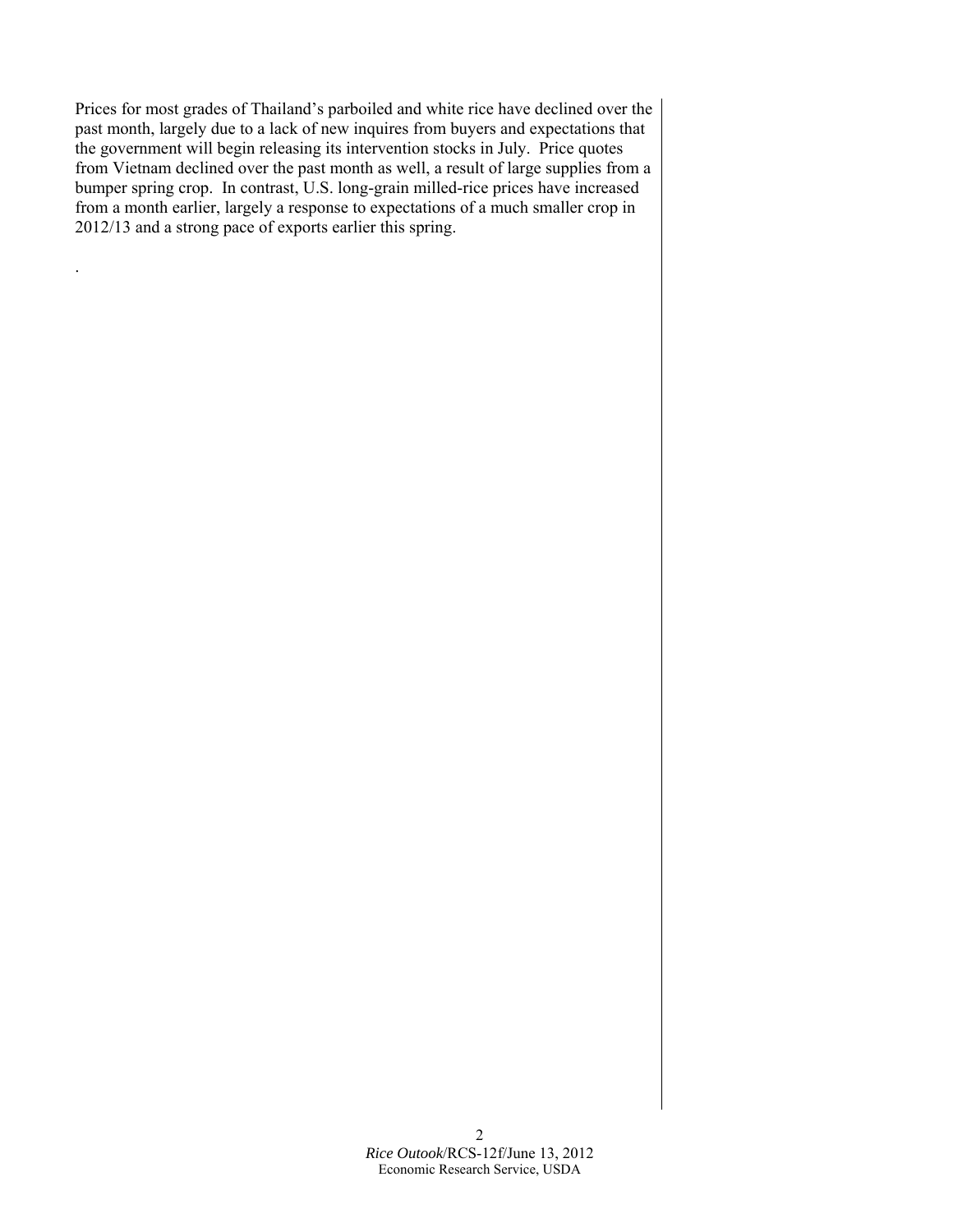# <span id="page-2-0"></span>**Domestic Situation and Outlook**

### *Total U.S. Supply Forecast for 2012/13 Lowered to 234.5 Million Cwt*

A reduced 2011/12 ending stocks forecast resulted in a 4.5-million cwt reduction in the 2012/13 U.S. carryin to 29.5 million cwt, 39 percent below a year earlier and the smallest since 2004/05. By class, the 2012/13 long-grain carryin was lowered 4.0 million cwt to 16.1 million cwt, a drop of 55 percent from a year earlier. The 2012/13 combined medium- and short-grain carryin was lowered 0.5 million cwt to 10.7 million cwt, up 6 percent from a year earlier. Stocks of brokens are not classified by class.

The 2012/13 total U.S. rice crop remains forecast at 183.0 million cwt, down 1 percent from a year earlier and the smallest since 1997/98. Combined medium- and short-grain production remains projected at 55.5 million cwt, 19 percent smaller than a year earlier and the smallest since 2008/09. Long-grain rice production remains projected at 127.5 million cwt, up 10 percent from a year earlier, but still the second smallest U.S. long-grain crop since 1987/88. Production forecasts by class are based on the intended plantings reported in the March *Prospective Plantings*, 5-year average harvest-to-planted area ratios, and trend yields. The first survey of actual plantings will be released on June 29. The first objective yield estimate of the 2012/13 crop will be released in the August *Crop Production* report.

Total imports for 2012/13 remain projected at 22.0 million cwt, an increase of 10 percent from the year-earlier revised estimate and second only to the 2007/08 record. Some of the expected increase is based on much tighter supplies of U.S. rice in 2012/13. Long-grain imports remain projected at a record 19.0 million cwt, an increase of almost 9 percent from the year-earlier revised estimate. Thailand supplies the bulk of U.S. long-grain imports, mainly shipping its premium jasmine rice, an aromatic. Basmati rice from India and Pakistan accounts for most of the remaining U.S. long-grain imports. Medium- and short-grain imports remain projected at 3.0 million cwt for 2012/13, an increase of 20 percent from a year earlier. Specialty rice from Thailand classified as medium- and short-grain accounts for the bulk of U.S. medium- and short-grain imports. Arborio rice from Italy accounts for most of the remainder.

The 2012/13 total supply forecast was lowered 4.5 million cwt to 234.5 million cwt, a decline of 7.5 percent from a year earlier and the smallest since 2000/01. In 2012/13, a big decline in carryin and a slightly smaller crop are projected to more than offset higher imports. By class, long-grain supplies are projected at 162.6 million cwt, down 4.0 million cwt from last month's forecast and 4 percent below a year earlier. Medium- and short-grain supplies are forecast at 69.2 million cwt, a drop of 0.5 million cwt from last month and 15 percent below the year-earlier record.

### *Progress of the 2012/13 U.S. Rice Crop Remains Well Ahead of Normal*

By June 10, 96 percent of the U.S. rice crop had emerged, up from 90 percent a year earlier and the U.S. 5-year average of 93 percent. Emergence was virtually complete in the South, with harvest expected to begin along the Gulf next month. In California, 80 percent of the crop had emerged by June 10, up from 71 percent last year and slightly above the 5-year average of 77 percent.

> 3 *Rice Outlook/RCS-12f/June 13, 2012* Economic Research Service, USDA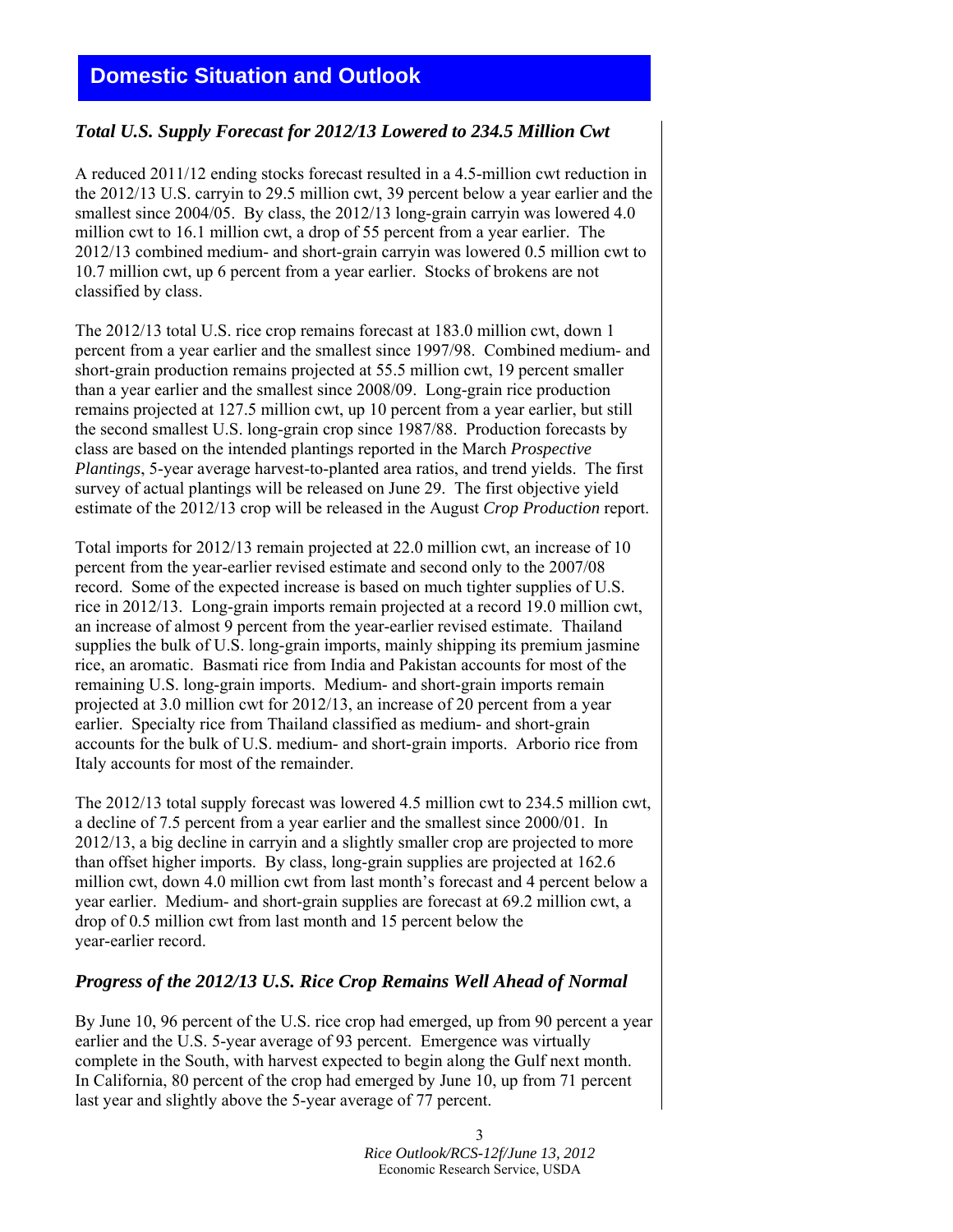### Figure 1 **U.S. rice production is projected to decline 1 percent in 2012/13**



2012/13 projected.

Source: USDA, National Agricultural Statistics Service--Quick Stats, U.S. & All States Data--Crops .

[http://www.nass.usda.gov/Data\\_and\\_Statistics/Quick\\_Stats/index.asp](http://www.nass.usda.gov/Data_and_Statistics/Quick_Stats/index.asp)

### Figure 2 **Total U.S. rice supplies in 2012/13 are projected to decrease almost 8 percent**



2011/12 and 2012/13 are forecasts.

Sources: 1992/93-2009/10, *Rice Yearbook Data Set,* Economic Research Service, USDA; 2010/11-2012/13, *World Agricultural Supply and Demand Estimates,*  [http://www.usda.gov/oce/commodity/wasde/index.htm.](http://www.usda.gov/oce/commodity/wasde/index.htm)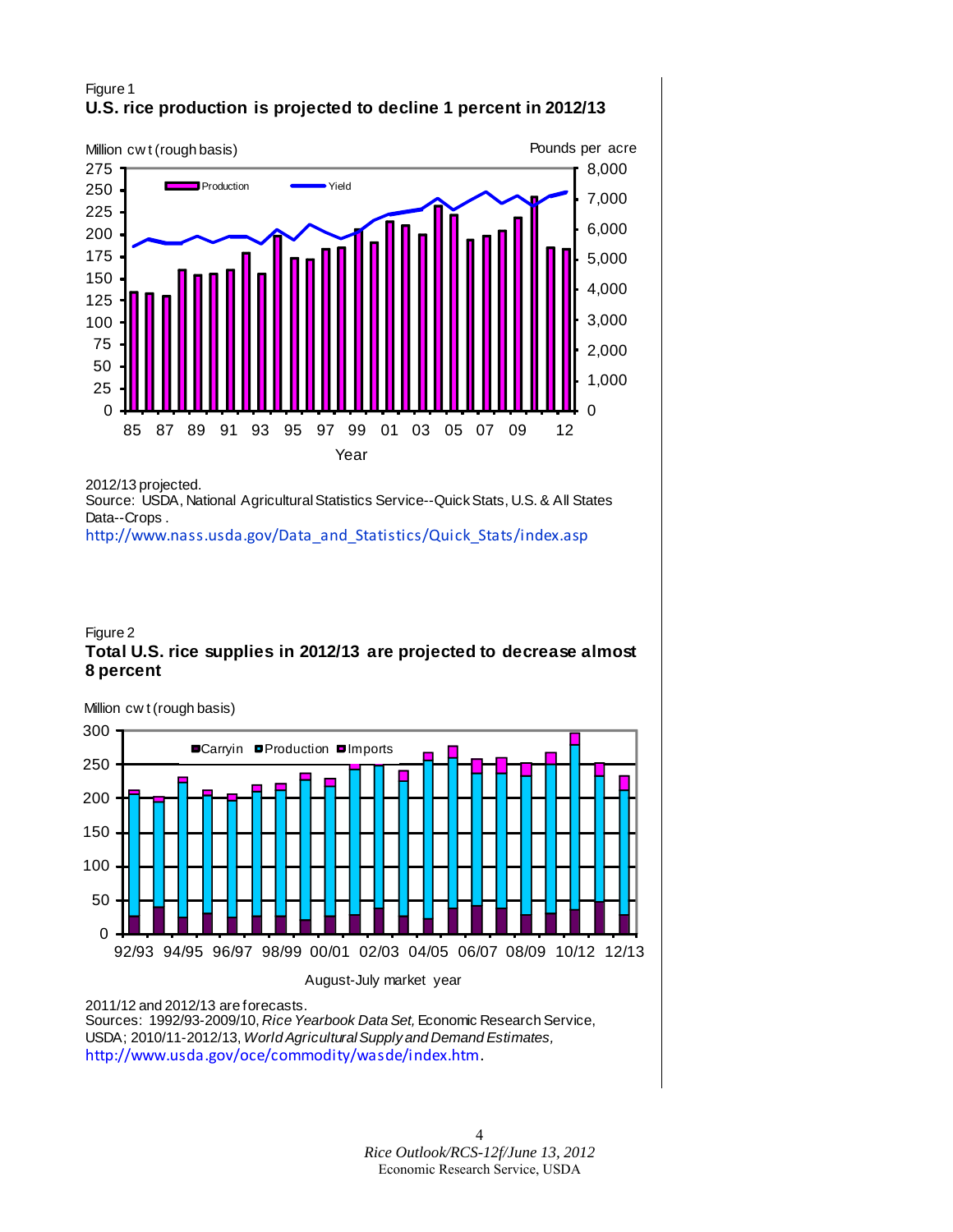For the week ending June 10, 4 percent of the U.S. Crop had headed, up 3 percentage points from both last year and the U.S. 5-year average. Louisiana's crop was the most advanced, with 13 percent headed by June 10, up from 8 percent from last year and the State's 5-year average of 2 percent. In nearby Texas, 5 percent of the crop had headed by June 10, up 4 percentage points from last year and the State's 5 year average. In the Delta, by June 10, Missouri's crop was reported 5 percent headed, Arkansas' crop 2-percent headed, and Mississippi's crop 4-percent headed. Heading does not typically begin this early in the Delta. None of the California crop had headed by June 10, typical for the State.

For the week ending June 10, 69 percent of the U.S. crop was rated in good or excellent condition, up from 65 percent a week earlier and well above just 58 percent a year earlier. Last year, the combination of severe flooding early in the season, delayed plantings, and extreme summer heat reduced crop conditions in much of the South.

Crop conditions vary by State. Starting in the Delta, 63 percent of Arkansas' 2012/13 rice crop was rated in good or excellent condition for the week ending June 10, unchanged from a week earlier. Additionally, 7 percent of the Arkansas crop was rated in very poor or poor condition, down from 9 percent a week earlier. Despite some recent rains, the State has experienced extremely dry weather this spring. Conditions were rated higher in the remaining Delta States. For the week ending June 10, 73 percent of Missouri's crop was rated in good or excellent condition, down 1 percentage point from a week earlier. An additional 5 percent of Missouri's crop was rated in poor condition. In Mississippi, 78 percent of the crop was rated in good or excellent condition, up 1 percentage point from last week, with just 1 percent rated in poor condition.

In Louisiana, 80 percent of the crop was rated in good or excellent condition, up from 76 percent a week earlier. For Texas, 64 percent of the crop was rated in good or excellent condition, down from 79 percent a week earlier, with 5 percent of the crop reported in poor condition. Although the State received some rain earlier this month, the rice area needs substantially more rain and cooler night-time temperatures. In California, 80 percent of the crop was rated in good or excellent condition by June 10, up sharply from just 55 percent a week earlier. Recent warmer temperatures have been beneficial to the California crop.

### *U.S. 2012/13 Export Forecast Lowered to 87.0 Million Cwt*

Total use of U.S. rice in 2012/13 is projected at 209.0 million cwt, down 3.0 million cwt from last month's forecast and 7 percent below a year earlier. Forecasts for both exports and domestic disappearance were lowered this month. By class, long-grain total use is projected at 147.0 million cwt, down 3.0 million cwt from last month's forecast and 4 percent below a year earlier. Medium- and short-grain total use remains projected at 62.0 million cwt, down 12 percent from a year earlier.

Total domestic and residual use of all-rice in 2012/13 is projected at 122.0 million cwt, down 1.0 million from both last month's forecast and a year earlier. This month's downward revision is largely based on an expected continuing long-term decline in brewers' use of rice. Monthly shipment data reported by the U.S. Department of Treasury through March 2012 indicated shipments were 11 percent below a year earlier in the 2011/12 market year. For long-grain, domestic and residual use is projected at 90.0 million cwt, down 1.0 million from last month's

<sup>5</sup>  *Rice Outlook/RCS-12f/June 13, 2012* Economic Research Service, USDA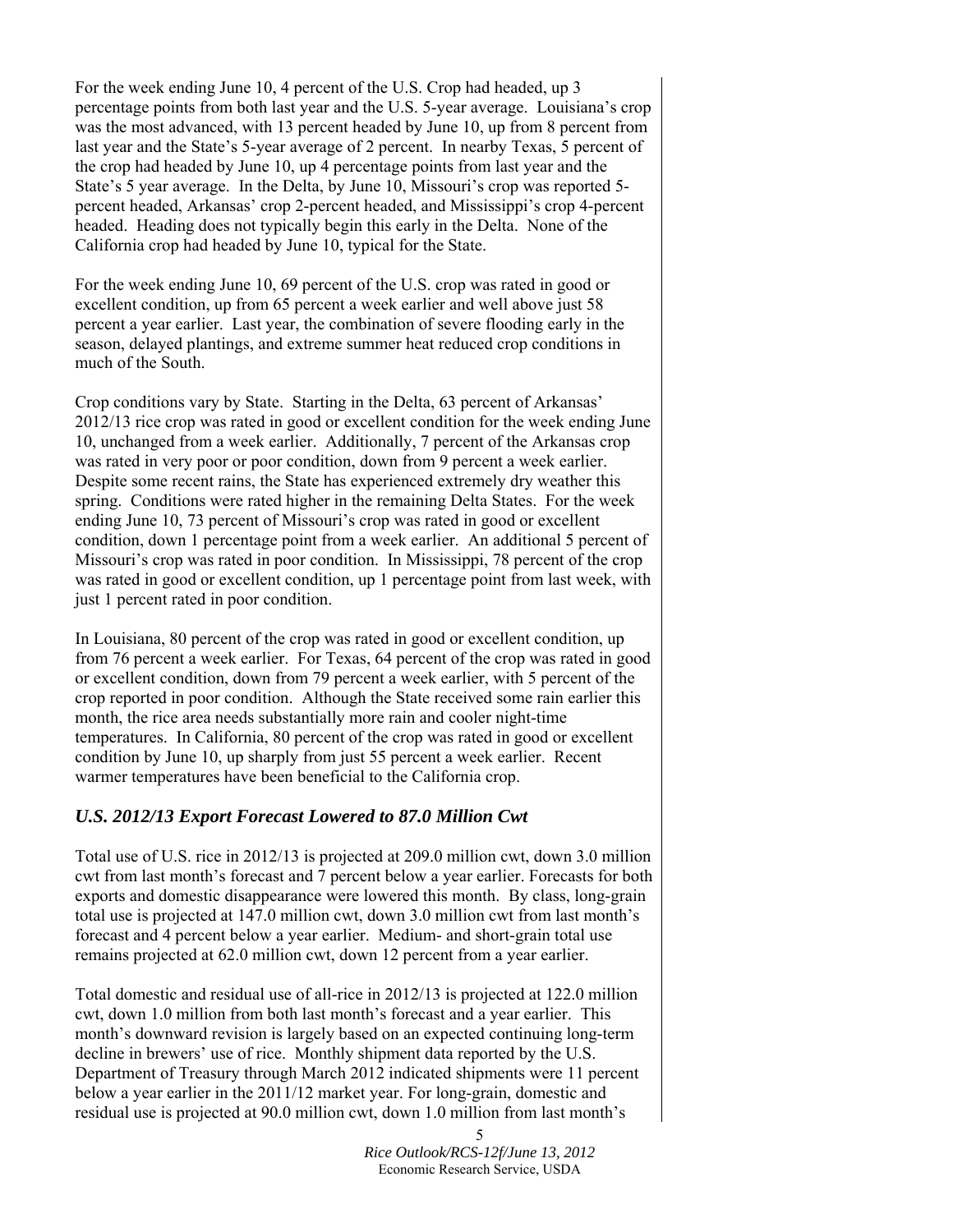forecast but up 2 percent from a year earlier. Medium- and short-grain domestic and residual use remains projected at 32.0 million cwt, down 3.0 million from a year earlier, with the decline partly based on much higher expected prices for medium- and short-grain rice in 2012/13.

Total exports of U.S. rice in 2012/13 are projected at 87.0 million cwt, down 2.0 million cwt from last month's forecast and 14 percent below the year-earlier revised level. These are the smallest U.S. exports since 2000/01. This month's downward revision is largely based on tighter U.S. supplies and expected stronger competition in the global market from Asian competitors. By type, U.S. rough-rice exports remain projected at 32 million cwt, up 1.0 million cwt from a year earlier. Latin America is the largest market for U.S. rough-rice exports. In contrast, milled rice exports (combined milled- and brown-rice exports converted to a rough-basis) are projected at 55 million cwt, down 2.0 million from last month's forecast and 15 million cwt below the year-earlier revised level. These are the lowest U.S. milledrice exports since 1973/74.

By class, long-grain exports are projected at 57.0 million cwt, down 2.0 million cwt from last month's forecast and 13 percent below a year earlier. These are the smallest long-grain exports since 1991/92. The U.S. will face strong competition in Sub-Saharan Africa and the Middle East from Asian exporters in 2012/13. Medium- and short-grain exports remain projected at 30.0 million cwt, a decline of 5.5 million from the year-earlier record. Some of the projected decline is based on weaker shipments to Northeast Asia due to the timing of the region's annual WTO imports, with U.S. shipments to the region abnormally high in 2011/12.

U.S. ending stocks of all-rice in 2012/13 are projected at 25.5 million cwt, down 1.5 million cwt from last month's forecast and nearly 14 percent below a year earlier. These are the smallest ending stocks since 1998/99. The stocks-to-use ratio is calculated at 12.2 percent, down from 13.2 percent in 2011/12 and the lowest since 2003/04. By class, the 2012/13 U.S. long-grain carryout is projected at 15.6 million cwt, down 1.0 million cwt from last month's forecast and 3 percent below a year earlier. The long-grain stocks-to-use ratio is calculated at 10.6 percent, virtually unchanged from a year earlier.

The medium- and short-grain carryout is projected at 7.2 million cwt, down 0.5 million cwt from last month's forecast and 33 percent below a year earlier. The medium/short-grain stocks-to-use ratio is calculated at 11.7 percent, down from 15.2 percent in 2011/12 and the lowest since at least 1982/83 when USDA first began reporting supply and use estimates by class.

# *U.S. 2011/12 Export Forecast Raised to 101.0 Million Cwt*

There was only one supply side revision to the 2011/12 balance sheet this month. The 2011/12 import forecast was lowered 0.5 million cwt to 20.0 million based on deliveries through April and expectations regarding purchases the remainder of the market year. Long-grain accounted for all of the downward revision in imports.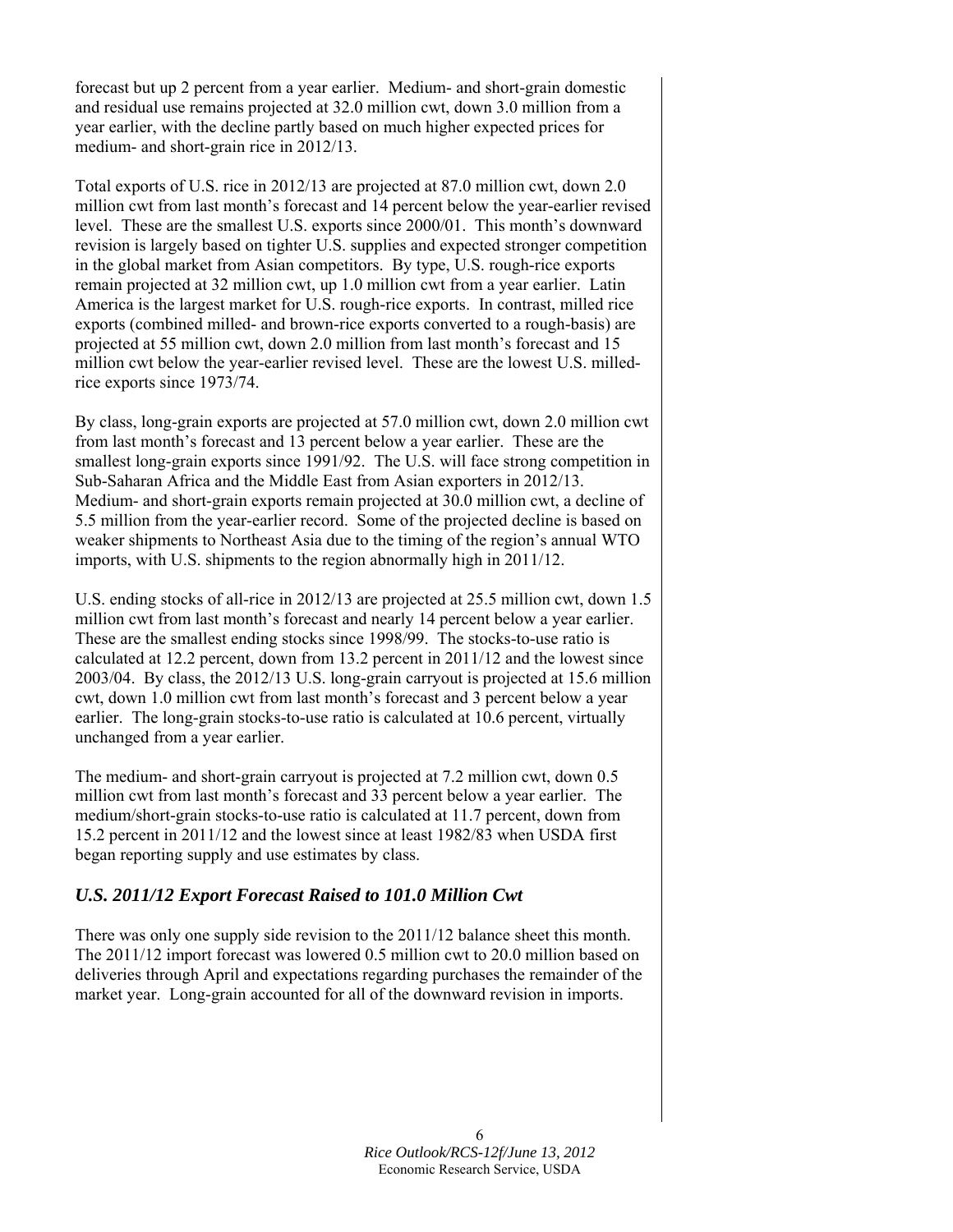### Figure 3 **U.S. exports are projected to decline 14 percent in 2012/13**



August-July market year

2011/12 and 2012/13 are forecasts. 1/ Total of milled, brow n, and rough-rice exports on a rough-basis.

Sources: 2000/01-2009/10, *Rice Yearbook Data Set,* ERS/USDA; 2010/11-2012/13, *World Agricultural Supply and Demand Estimates,* World Agricultural Outlook Board, USDA.





2011/12 and 2012/13 are forecasts.

Sources: 1990/91-2009/10, *Rice Yearbook Data Set,* Economic Research Service, USDA; 2010/11-2012/13, *World Agricultural Supply and Demand Estimates,* World Agricultural Outlook Board, USDA.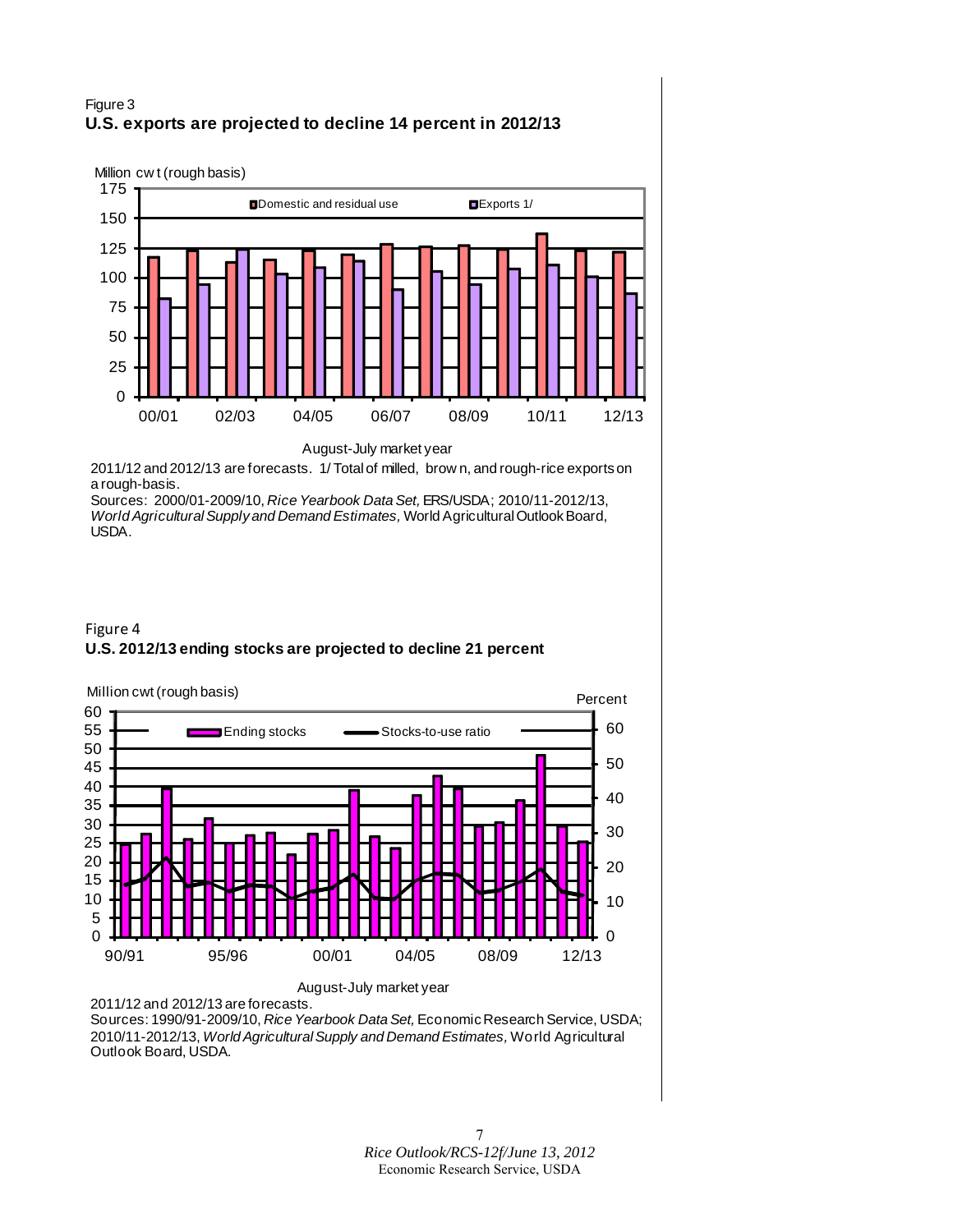On the use side, total exports were raised 4.0 million cwt to 101.0 million cwt, still almost 10 percent below a year earlier. The substantial revision is largely due to stronger than expected shipments and sales through May and expectations regarding shipments the remainder of the market year. The April shipments reported by the U.S. Census were the highest thus far in the 2011/12 market year. Rough-rice exports were lowered 4.0 million cwt to 31.0 million cwt based on shipments and outstanding sales through May, as well as expectations regarding shipment pace in June and July. In contrast, milled rice exports were raised 8.0 million cwt to 70.0 million cwt. The substantial upward revision in milled rice exports is mainly based on several recent large food aid announcements and commitments to date. Longgrain exports were raised 3.5 million cwt to 65.5 million cwt. Medium- and shortgrain exports were raised 0.5 million cwt to a record 35.5 million cwt.

The combination of slightly weaker imports and a stronger export forecast lowered the 2011/12 ending stocks forecast 4.5 million cwt to 29.5 million cwt. By class, long-grain stocks were lowered 4.0 million cwt to 16.1 million cwt and mediumand short-grain endings were lowered 0.5 million cwt to 10.7 million cwt. Stocks of brokens are not classified by class, but are included in the total.

# *U.S. Rough-Rice Prices Are Projected To Be Higher in 2012/13*

The 2012/13 season-average farm price (SAFP) for U.S. long-grain rice remains projected at \$14.50-\$15.50 per cwt, up from \$13.30-\$13.50 per cwt a year earlier. The midpoint of the 2012/13 long-grain SAFP would be the highest on record. The combined medium- and short-grain 2012/13 U.S. SAFP remains projected at \$17.25-\$18.25 per cwt, compared with \$15.60-\$15.80 a year earlier. Despite the expected increase, the medium- and short-grain 2012/13 SAFP is well below the 2008/09 record. The higher expected prices for both classes of rice are largely due to much tighter U.S. supplies. The midpoints of the 2011/12 SAFP projections are unchanged from last month, but the range was narrowed 10 cents on both the high and low ends from last month's forecast for both classes of rice.

In late May, NASS reported a mid-May U.S. long-grain rough-rice price of \$13.10 per cwt, down 10 cents from the revised April estimate. The April price was lowered 10 cents from the mid-month estimate to \$13.20. For combined mediumand short-grain rice, the mid-May NASS price was reported at \$16.00 per cwt, up 70 cents from the revised April price. The April medium- and short-grain roughrice cash price estimate was lowered \$0.60 to \$15.30 per cwt.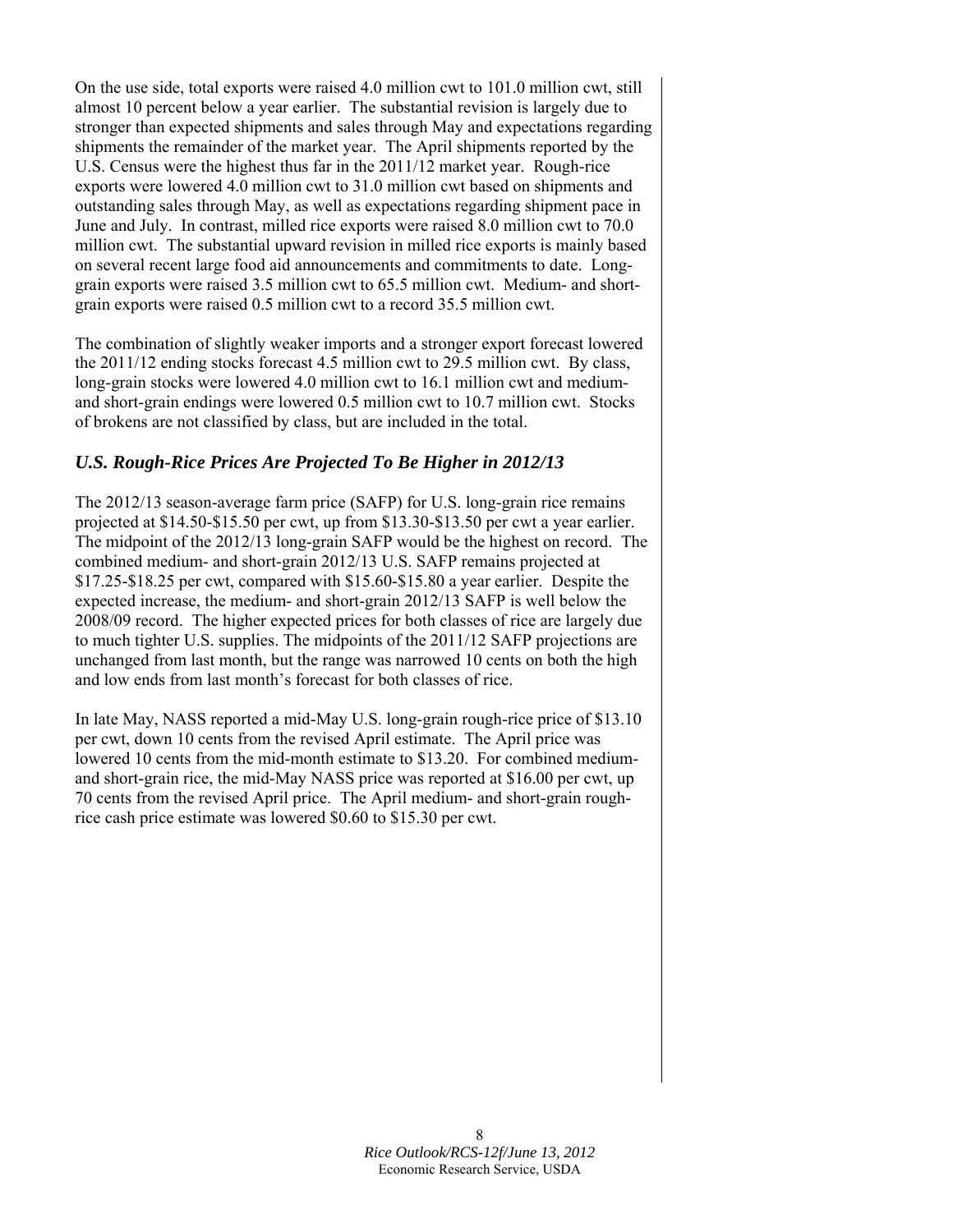

2011/12 and 2012/13 are forecasts. 1/ 2011/12 and 2012/13 are the mid-points of the price range.

Sources: 1990/91-2009/10, *Rice Yearbook Data Set,* Economic Research Service, USDA; 2010/11-2012/13, *World Agricultural Supply and Demand Estimates,*  <http://www.usda.gov/oce/commodity/wasde/index.htm>

### Figure 6 **U.S. medium/short-grain rough-rice prices are projected to be higher in 2012/13**



Sources: 1990/91-2009/10, *Rice Yearbook Data Set,* Economic Research Service, USDA; 2010/11-2012/13, *World Agricultural Supply and Demand Estimates,* <http://www.usda.gov/oce/commodity/wasde/index.htm>.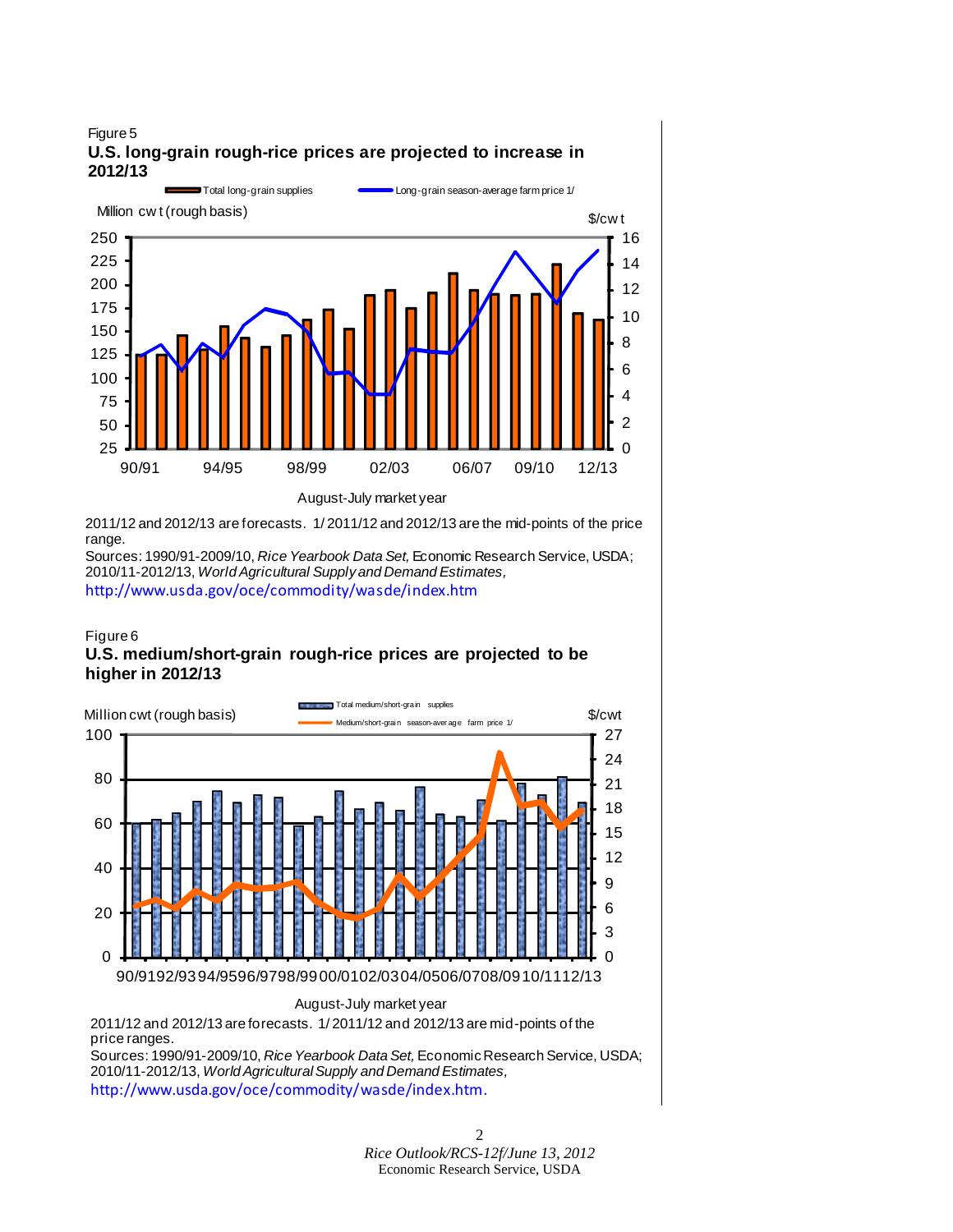# <span id="page-9-0"></span>*Global Rice Production Is Projected To Reach Another Record-High in 2012/13*

Global rice production for 2012/13 is forecast at a record 466.5 million tons (milled basis), fractionally above last month's forecast and up almost 1 percent from a year earlier. The bumper crop is the result of expanded area. At 159.8 million hectares, global rice area is up almost 1.0 million hectares from a year earlier and the highest on record. Southeast Asia and Sub-Saharan Africa account for most of the expansion in global rice area in 2012/13. The average yield remains forecast at 4.35 tons per hectare, unchanged from the year-earlier record. There was only one production revision for 2012/13 this month—Uzbekistan's crop was raised 60,000 tons to 135,000 based on a higher yield reported by the government.

Global supplies are expected to be plentiful in 2012/13. Record crops are projected for three Asian exporters—Cambodia, China, and Thailand. Near-record crops are projected for three additional Asian exporters—India, Pakistan, and Vietnam. Among the non-Asian exporters, both Brazil (also an importer) and Australia are projected to harvest larger crops in 2012/13. In contrast, Argentina, Egypt, and the United States are project to harvest smaller crops in 2012/13.

Several major importers are projected to produce record crops in 2012/13. The top four Asian rice importers—Bangladesh, Indonesia, Malaysia, and the Philippines are projected to harvest record crops in 2012/13. Outside Asia, Nigeria is projected to harvest a record crop, while Iran's production is projected to be unchanged from this year.

Global production for 2011/12 is projected at 464.0 million tons, up 0.7 million tons from last month's forecast and 3 percent above a year earlier. The largest increase was for Vietnam, whose production estimate was raised 0.3 million tons to a record 26.75 million, based on a larger than expected spring crop in the Mekong River Delta. Brazil's 2011/12 production estimate was raised 0.2 million tons to 7.9 million based on government data indicating a larger crop in Rio Grande do Sul. Finally, China's 2011/12 production estimate was raised 0.2 million tons to 140.7 million based on a higher yield reported by the government. These upward revisions were partially offset by a 0.1 million-ton reduction in Bangladesh's production estimate to 34.0 million tons based on a slightly smaller area estimate.

Global disappearance for 2012/13 is projected at a record 466.7 million tons, up 1.0 million tons from last month's forecast and almost 2 percent larger than a year earlier. Consumption forecasts were raised this month for Iran, Vietnam, and several African countries. On a year-to-year basis, Bangladesh, Burma, China, India, Indonesia, Thailand, and Vietnam account for most of the expected increase in domestic use. Global ending stocks for 2012/13 are projected at 104.2 million tons, down 0.7 million tons from last month, with India accounting for most of the downward revision. Ending stocks are fractionally below a year earlier. This is the first year of decline for global ending stocks since 2006/07. The global stocks-touse ratio for 2012/13 is calculated at 22.3 percent, down slightly from 22.8 percent a year earlier.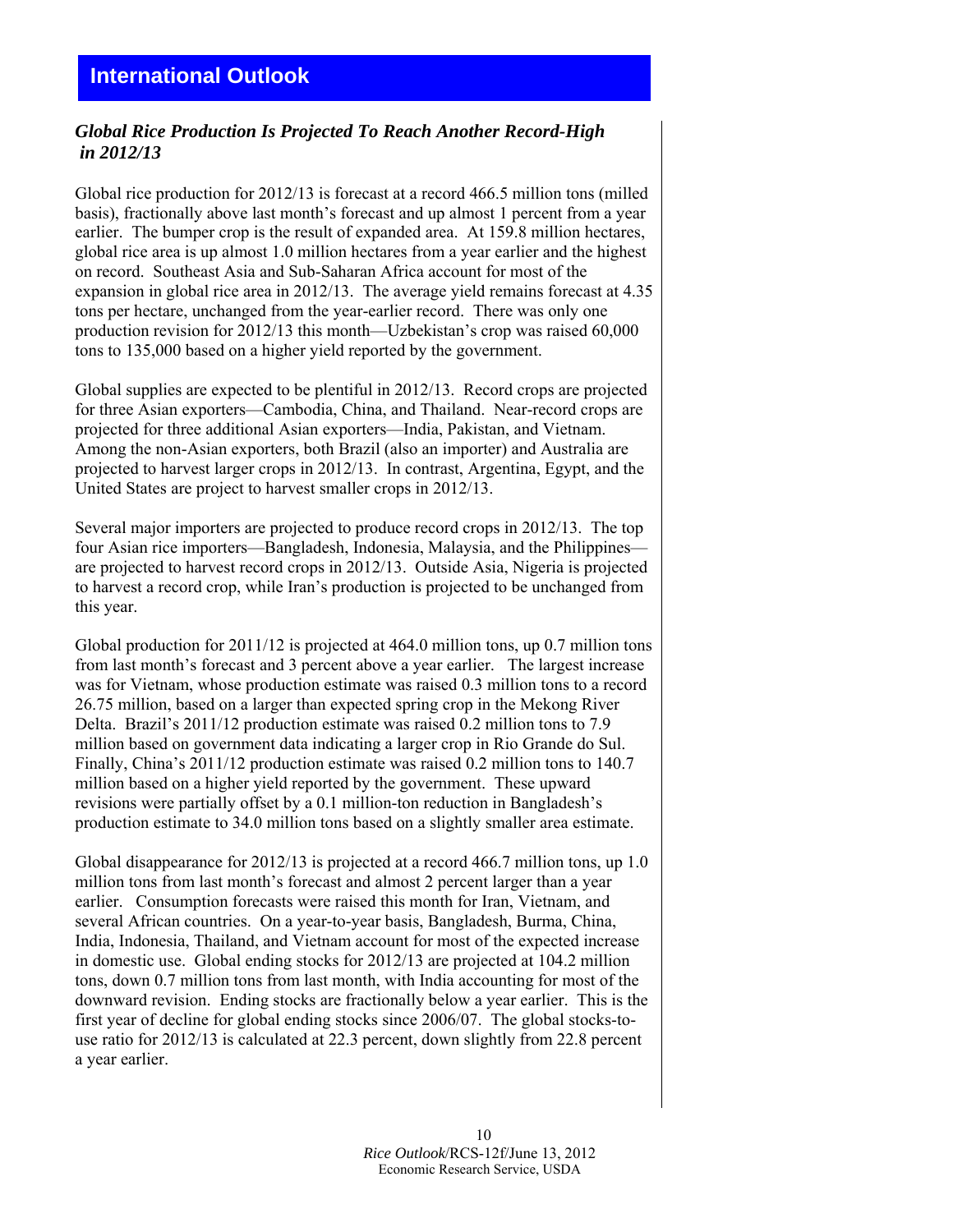

# Figure 7 **Global ending stocks are projected slightly smaller in 2012/13**

2011/12 and 2012/13 are forecasts.

Source: *Production, Supply, and Distribution* data base, Foreign Agricultural Service, USDA, [http://www.fas.usda.gov/psd](http://www.fas.usda.gov/psdonline)

### *Global Rice Trade Projected To Increase to 35.7 Million Tons in 2013*

Global calendar year 2013 trade is forecast at 35.7 million tons, an increase of 0.5 million tons from last month's forecast and 1.5 percent above a year earlier. There was only one 2013 export revision this month—India's 2013 export forecast was raised 0.5 million tons to 6.5 million tons based on large supplies and recommendation from the U.S. Agricultural Counselor in New Delhi. Despite the upward revision, India's exports are still below the 2012 revised record of 8.0 million tons.

On the import side, Iran's 2013 imports were boosted 350,000 tons to a record 1.95 million tons, based on revised back-year import estimates that were the result of 2011 Pakistan export data. Angola's 2013 import forecast was raised 40,000 tons to a record 310,000 tons and Somalia's 2013 imports were raised 15,000 tons to 175,000 tons, with both revisions based on revised back-year trade data.

The 2012 global trade forecast was raised almost 1.0 million tons to 35.4 million tons, still almost 2 percent below the year-earlier record. On the export side, India's exports were raised 1.0 million tons to a record 8.0 million based on large supplies and recommendation from the U.S. Agricultural Counselor in New Delhi. Brazil's imports were raised 75,000 tons to 900,000 tons based on back-year trade data, recent shipment data, and available supplies. Finally, the 2012 U.S. export forecast was raised 100,000 tons to 3.4 million based on a rapid pace of sales this spring and expectations regarding sales the rest of the calendar year.

> 11 *Rice Outlook*/RCS-12f/June 13, 2012 Economic Research Service, USDA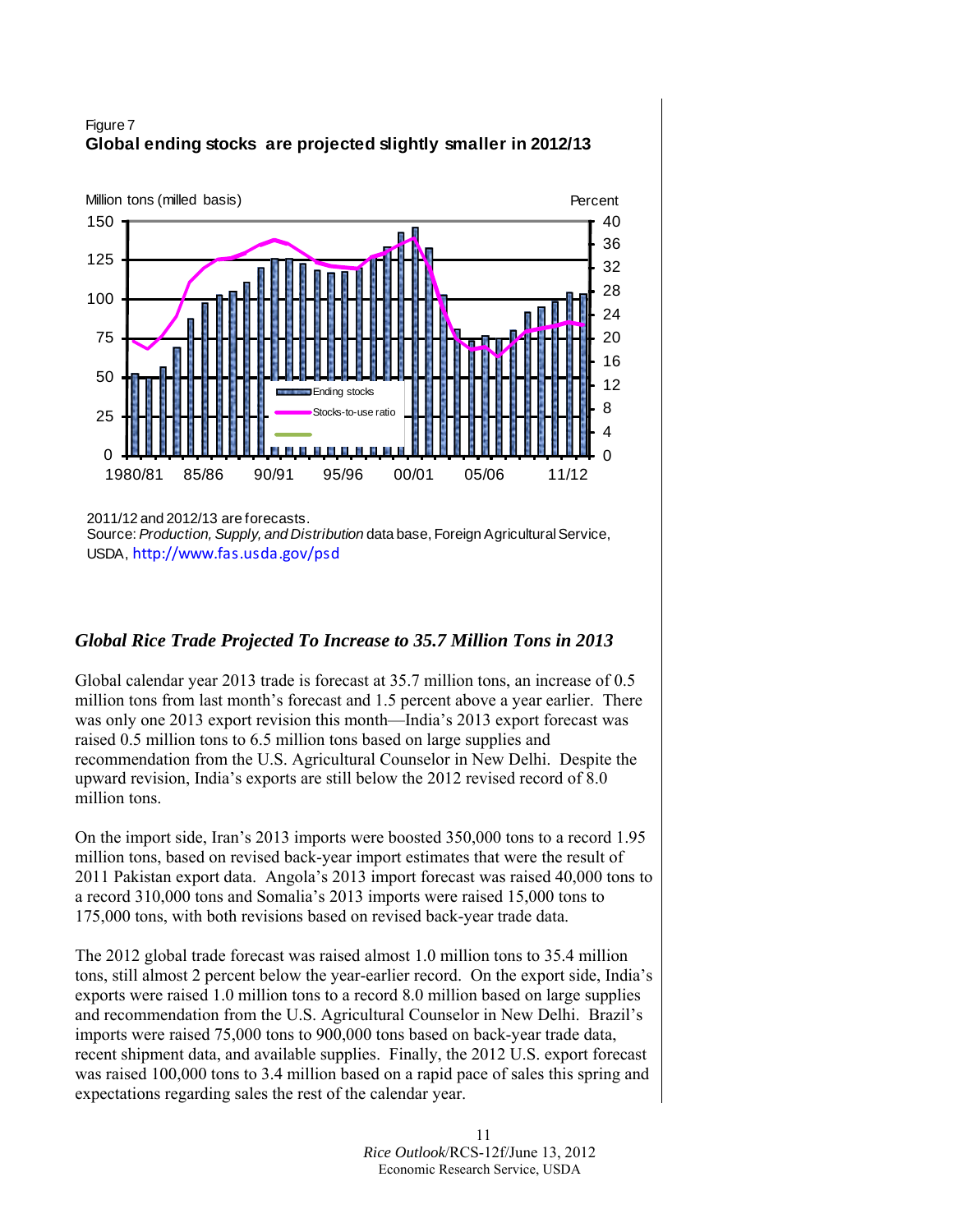### Figure 8 **Global rice trade is projected to slightly increase in 2013**



America. 2/

Includes imports not assigned a specific country.

Source: Production, Supply, and Distribution data base, Foreign Agricultural Service, USDA, [http://www.fas.usda.gov/psd.](http://www.fas.usda.gov/psdonline)

# Figure 9 **India's exports are projected to decline in 2013**



2012 and 2013 are forecasts. These five countries account for more than 80 percent of global rice exports.

Source: *Production, Supply, and Distribution* data base, Foreign Agricultural Service, USDA, [http://www.fas.usda.gov/psd](http://www.fas.usda.gov/psdonline).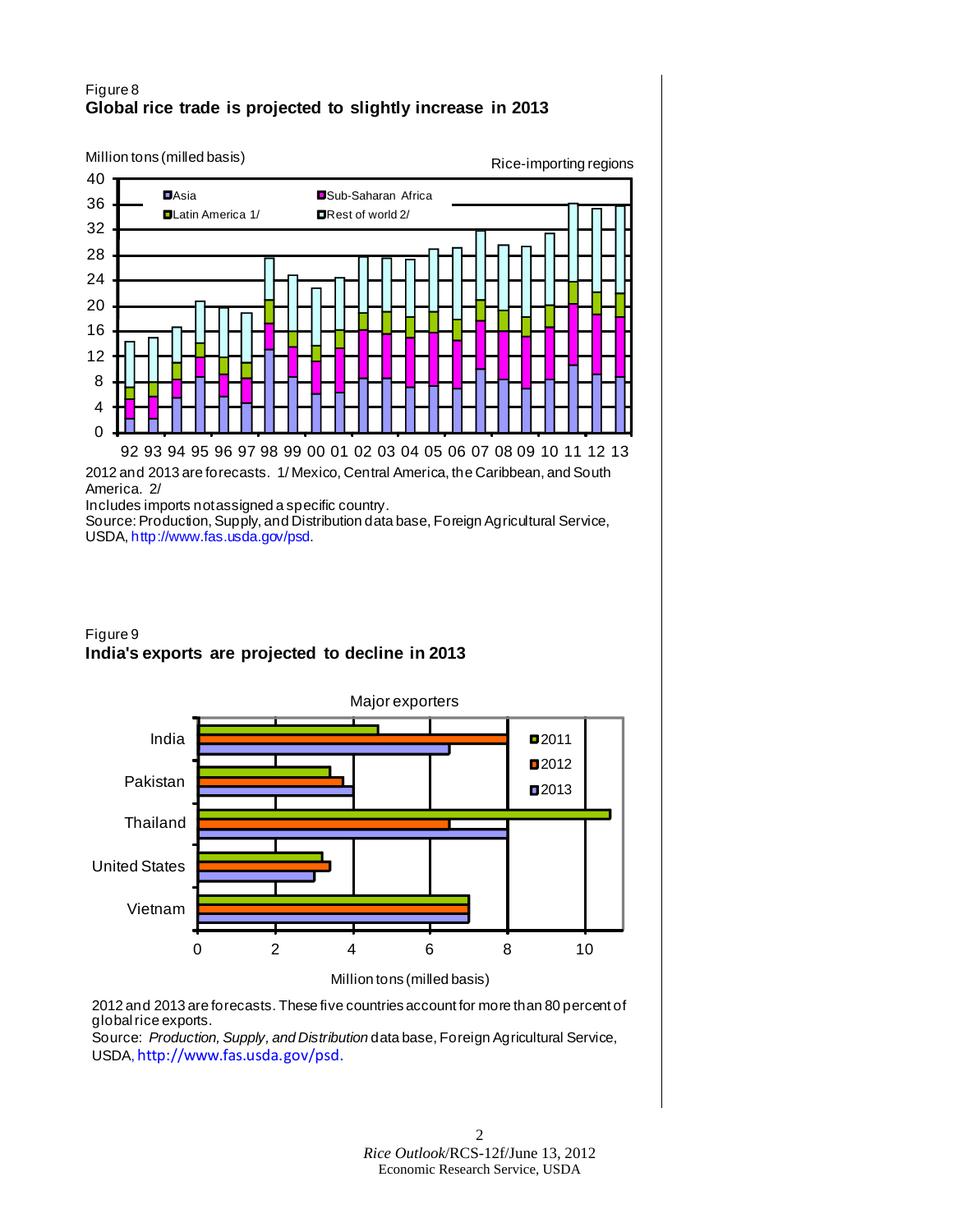There were several import revisions for 2012 this month. First, Iran's 2012 imports were boosted 350,000 tons to a near-record 1.9 million tons based on final 2011 export-to data from Pakistan. South Africa's 2012 imports were raised 150,000 tons to 900,000 tons, also based on final 2011 export data from Pakistan. Import forecasts for both Angola and Somalia were raised based on higher 2011 import estimates.

### *Thailand's Trading Prices Have Decreased Since Mid-May Due to Lack of Demand and Large Supplies*

Prices for most grades of Thailand's parboiled and white rice have declined over the past month due to a lack of new inquires from buyers and expectations that the government will begin releasing its intervention stocks in July. Prices for Thailand's high-quality, 100-percent Grade B (fob vessel, Bangkok) milled rice for export were quoted at \$613 per ton for the week ending June 12, down \$6 from the week ending May 15. Prices for Thailand's 5-percent brokens were quoted at \$607 per ton for the week ending June 12, down \$5 from the week ending May 15.

Prices for Thailand's 5-percent parboiled rice—a specialty rice—were quoted at \$604 per ton for the week ending June 12, down \$8 from the week ending May 15. Prices for Thailand's brokens have decreased over the past month as well. For the week ending June 12, prices for Thailand's A-1 Super 100-percent brokens were quoted at \$545 per ton, down \$22 from the week ending May 15. In contrast, price quotes for Thailand's premium jasmine rice were quoted at \$1,043 per ton for the week ending June 12, up \$18 from the week ending May 15. All price quotes for Thailand's rice are from the *Weekly Rice Price Update*, reported by the U.S. Agricultural Counselor in Bangkok.

Price quotes from Vietnam also declined over the past month, a result of large supplies from a bumper spring crop. For the week ending June 12, prices for Vietnam's 5-percent double-water-polished with 5-percent brokens were quoted at \$415 per ton—down \$15 per ton from the week ending May 15. Thailand's price quotes for 5 percent brokens are currently \$187 per ton above quotes for Vietnam's 5-percent double-water-polished milled rice, compared with a difference of \$177 in mid-May.

In contrast, U.S. long-grain milled-rice prices have increased from a month earlier, largely a response to expectations of a much smaller crop in 2012/13 and a strong pace of exports earlier this spring. For the week ending June 12, prices for highquality Southern long-grain rice (No. 2, 4-percent brokens, bagged, free alongside vessel, U.S. Gulf port) were quoted at \$551 per ton, up \$22 from May 15. U.S. long-grain rough-rice (bulk, fob vessel, New Orleans) was quoted at \$345 per ton for the week ending June 12, down \$5 from the week ending May 15, but unchanged since May 22.

Prices for California rice for the domestic market have remained unchanged over the past month. California's package-quality medium-grain rice (sacked) for domestic sales was quoted at \$783 per ton for the week ending June 12, unchanged from the week ending May 15, but up \$11 from the week ending May 1. In contrast, export prices (for 30-kg bags, fob vessel) for California milled rice were quoted at \$725 per ton for the week ending June 12, up \$30 from the week ending

> 13 *Rice Outlook*/RCS-12f/June 13, 2012 Economic Research Service, USDA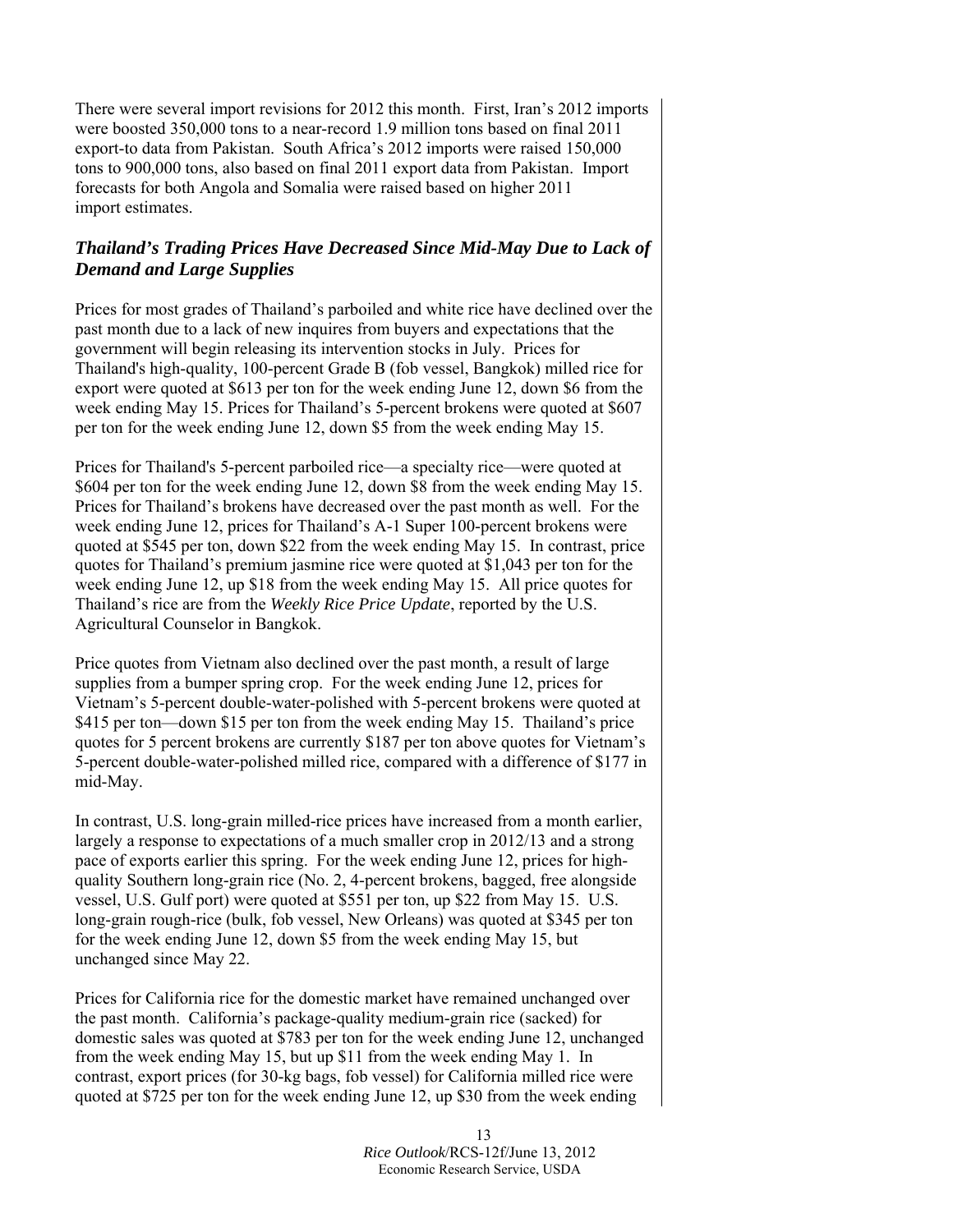May 15. Exports of California rice have been at a record pace this year, despite greater competition from Australia and Egypt in several medium- and short-grain markets. Price quotes for Vietnam, U.S. long- and medium-grain milled-rice prices, and U.S. rough-rice export prices are from the weekly *Creed Rice Market* Report.



### Figure 10 **Export prices fall for Thailand and Vietnam; increase for the U.S.**

quotes. All prices quoted "free-on-board" vessel. 1/ The U.S. reported free-alongside price is adjusted to reflect a free-on-board status. 2/ April-June 2008 and December 2009 nominal price quotes only, not actual trading prices. Sources: Thai price quotes, *Thailand Grain and Feed Weekly Rice Price Update*, U.S. ag counselor, Bangkok; U.S. and Vietnam price quotes, *Creed Rice Market Report*. *.*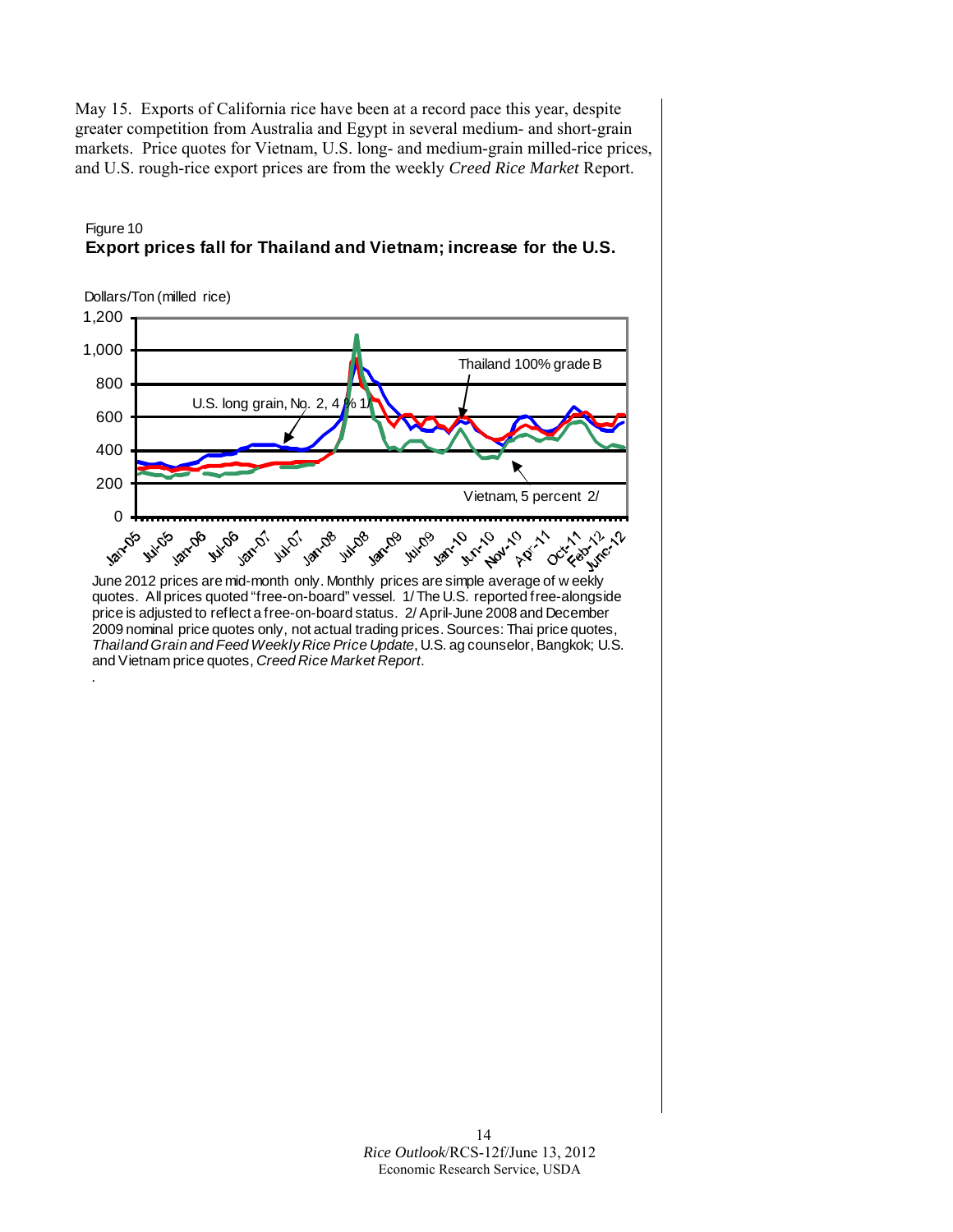<span id="page-14-0"></span>**Contact Information** 

Nathan Childs (202) 694-5292 [nchilds@ers.usda.gov](mailto:nchilds@ers.usda.gov)<br>Beverly Payton (web publishing) (202) 694-5165 bpayton@ers.usda.gov Beverly Payton (web publishing)  $(202)$  694-5165

### **Subscription Information**

Subscribe to ERS' e-mail notification service a[t http://www.ers.usda.gov/updates/ t](http://www.ers.usda.gov/updates/)o receive timely notification of newsletter availability. Printed copies can be purchased from the USDA Order Desk by calling 1-800-363-2068 (specify the issue number). To order printed copies of the five field crop newsletters—cotton and wool, feed, rice, oil crops, and wheat—as a series, specify series SUB-COR-4043.

### *Data*

Monthly tables from *Rice Outlook* are available in Excel (.xls) spreadsheets at [http://www.ers.usda.gov/briefing/rice/data.htm.](http://www.ers.usda.gov/briefing/rice/data.htm) These tables contain the latest data on production, use, prices, and trade.

# *Related Websites*

Rice Outlook <http://usda.mannlib.cornell.edu/MannUsda/viewDocumentInfo.do?documentID=1285>

Rice Briefing Room <http://www.ers.usda.gov/Briefing/Rice/>

WASDE <http://usda.mannlib.cornell.edu/MannUsda/viewDocumentInfo.do?documentID=1194>

Grain Circular [http://www.fas.usda.gov/grain\\_arc.asp](http://www.fas.usda.gov/grain_arc.asp) 

The U.S. Department of Agriculture (USDA) prohibits discrimination in all its programs and activities on the basis of race, color, national origin, age, disability, and, where applicable, sex, marital status, familial status, parental status, religion, sexual orientation, genetic information, political beliefs, reprisal, or because all or a part of an individual's income is derived from any public assistance program. (Not all prohibited bases apply to all programs.) Persons with disabilities who require alternative means for communication of program information (Braille, large print, audiotape, etc.) should contact USDA's TARGET Center at (202) 720-2600 (voice and TDD).

To file a complaint of discrimination write to USDA, Director, Office of Civil Rights, 1400 Independence Avenue, S.W., Washington, D.C. 20250-9410 or call (800) 795-3272 (voice) or (202) 720-6382 (TDD). USDA is an equal opportunity provider and employer.

### **E-mail Notification**

Readers of ERS outlook reports have two ways they can receive an e-mail notice about release of reports and associated data.

• Receive timely notification (soon after the report is posted on the web) via USDA's Economics, Statistics and Market Information System (which is housed at Cornell University's Mann Library). Go to [http://usda.mannlib.cornell.edu/Man](http://usda.mannlib.cornell.edu/MannUsda/aboutEmailService.do) [nUsda/aboutEmailService.do](http://usda.mannlib.cornell.edu/MannUsda/aboutEmailService.do) and follow the instructions to receive email notices about ERS, Agricultural Marketing Service, National Agricultural Statistics Service, and World Agricultural Outlook Board products.

• Receive weekly notification (on Friday afternoon) via the ERS website. Go to <http://www.ers.usda.gov/Updates/> and follow the instructions to receive notices about ERS outlook reports, Amber Waves magazine, and other reports and data products on specific topics. ERS also offers RSS (really simple syndication) feeds for all ERS products. Go to <http://www.ers.usda.gov/rss/> to get started.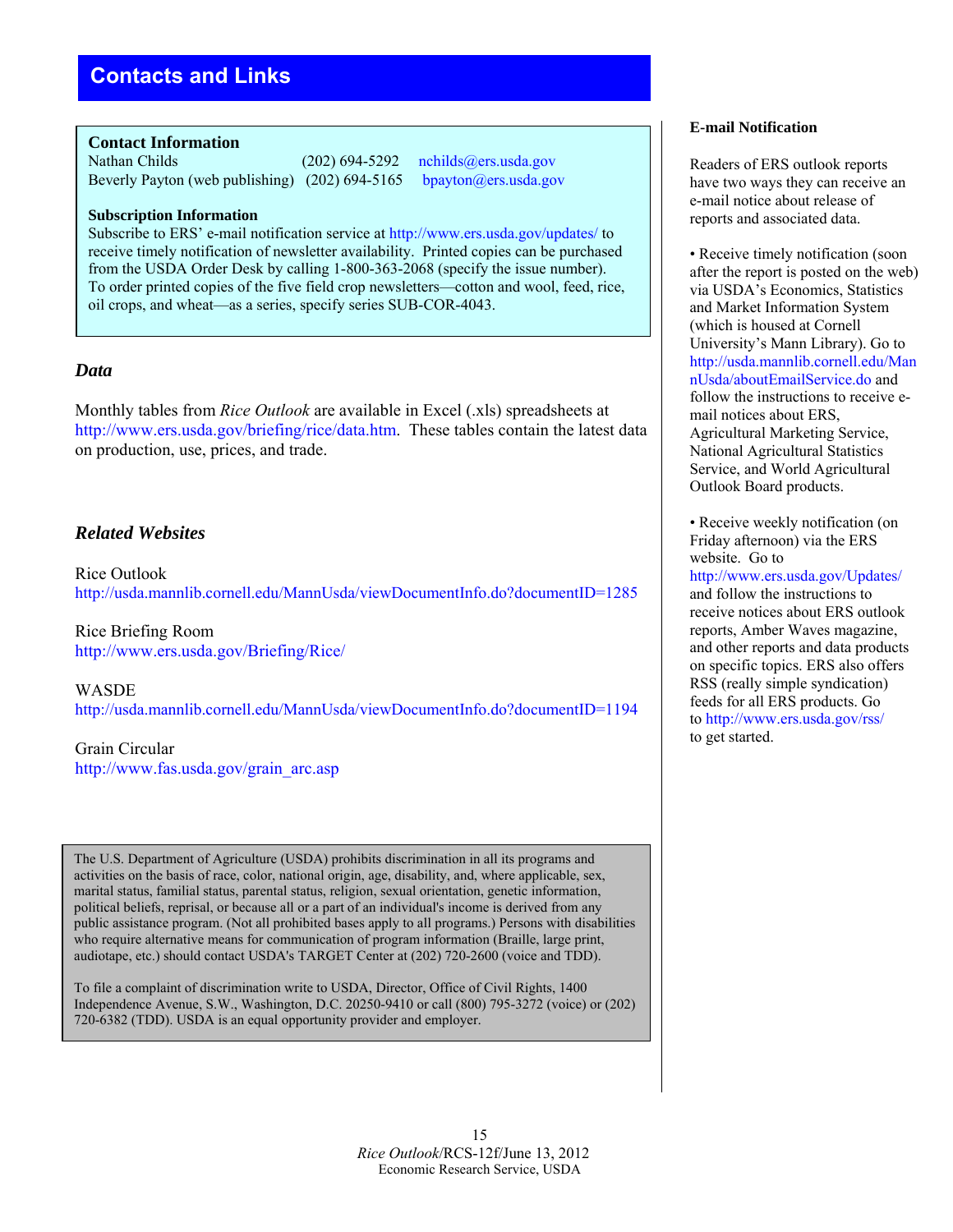<span id="page-15-0"></span>

| Table 1--U.S. rice supply and use 1/ |         |         |         |                           |         |               |               |
|--------------------------------------|---------|---------|---------|---------------------------|---------|---------------|---------------|
| Item                                 | 2006/07 | 2007/08 | 2008/09 | 2009/10                   | 2010/11 | 2011/12<br>21 | 2012/13<br>2/ |
| <b>TOTAL RICE</b>                    |         |         |         | Million acres             |         |               |               |
| Area:                                |         |         |         |                           |         |               |               |
| Planted                              | 2.838   | 2.761   | 2.995   | 3.135                     | 3.636   | 2.689         | 2.561         |
| Harvested                            | 2.821   | 2.748   | 2.976   | 3.103                     | 3.615   | 2.618         | 2.533         |
|                                      |         |         |         | Pounds per harvested acre |         |               |               |
| Yield                                | 6,898   | 7,219   | 6,846   | 7,085                     | 6,725   | 7,067         | 7,225         |
|                                      |         |         |         | Million cwt               |         |               |               |
| Beginning stocks                     | 43.0    | 39.3    | 29.5    | 30.4                      | 36.5    | 48.5          | 29.5          |
| Production                           | 194.6   | 198.4   | 203.7   | 219.9                     | 243.1   | 185.0         | 183.0         |
| Imports                              | 20.6    | 23.9    | 19.2    | 19.0                      | 18.3    | 20.0          | 22.0          |
| Total supply                         | 258.2   | 261.6   | 252.4   | 269.3                     | 297.9   | 253.5         | 234.5         |
| Food, industrial,                    |         |         |         |                           |         |               |               |
| & residual 3/                        | 124.7   | 123.2   | 123.8   | 120.0                     | 134.5   | N/A           | N/A           |
| Seed                                 | 3.4     | 3.7     | 3.9     | 4.5                       | 3.3     | N/A           | N/A           |
| Total domestic use                   | 128.1   | 126.8   | 127.6   | 124.5                     | 137.8   | 123.0         | 122.0         |
| Exports                              | 90.8    | 105.3   | 94.4    | 108.3                     | 111.6   | 101.0         | 87.0          |
| Rough                                | 32.1    | 37.7    | 31.6    | 40.4                      | 34.9    | 31.0          | 32.0          |
| Milled 4/                            | 58.7    | 67.6    | 62.8    | 68.0                      | 76.8    | 70.0          | 55.0          |
| Total use                            | 218.8   | 232.1   | 222.0   | 232.8                     | 249.5   | 224.0         | 209.0         |
| Ending stocks                        | 39.3    | 29.5    | 30.4    | 36.5                      | 48.5    | 29.5          | 25.5          |
|                                      |         |         |         | Percent                   |         |               |               |
| Stocks-to-use ratio                  | 18.0    | 12.7    | 13.7    | 15.7                      | 19.4    | 15.4          | 12.7          |
|                                      |         |         |         | \$/cwt                    |         |               |               |
| Average farm                         |         |         |         |                           |         | 14.00 to      | 15.30         |
| price 5/                             | 9.96    | 12.80   | 16.80   | 14.40                     | 12.70   | 14.20         | 16.30         |
|                                      |         |         |         | Percent                   |         |               |               |
| Average                              |         |         |         |                           |         |               |               |
| milling rate                         | 71.00   | 69.88   | 70.83   | 71.53                     | 68.86   | 70.00         | 70.25         |

N/A = not available. 1/ August-July market year; rough equivalent. 2/ Projected. 3/ Residual includes unreported use, processing losses, and estimating errors. 4/ Rough-rice equivalent. 5/ Market-year weighted average.

Source: *World Agricultural Supply and Demand Estimates,* WAOB, USDA.

*Updated June 12, 2012.*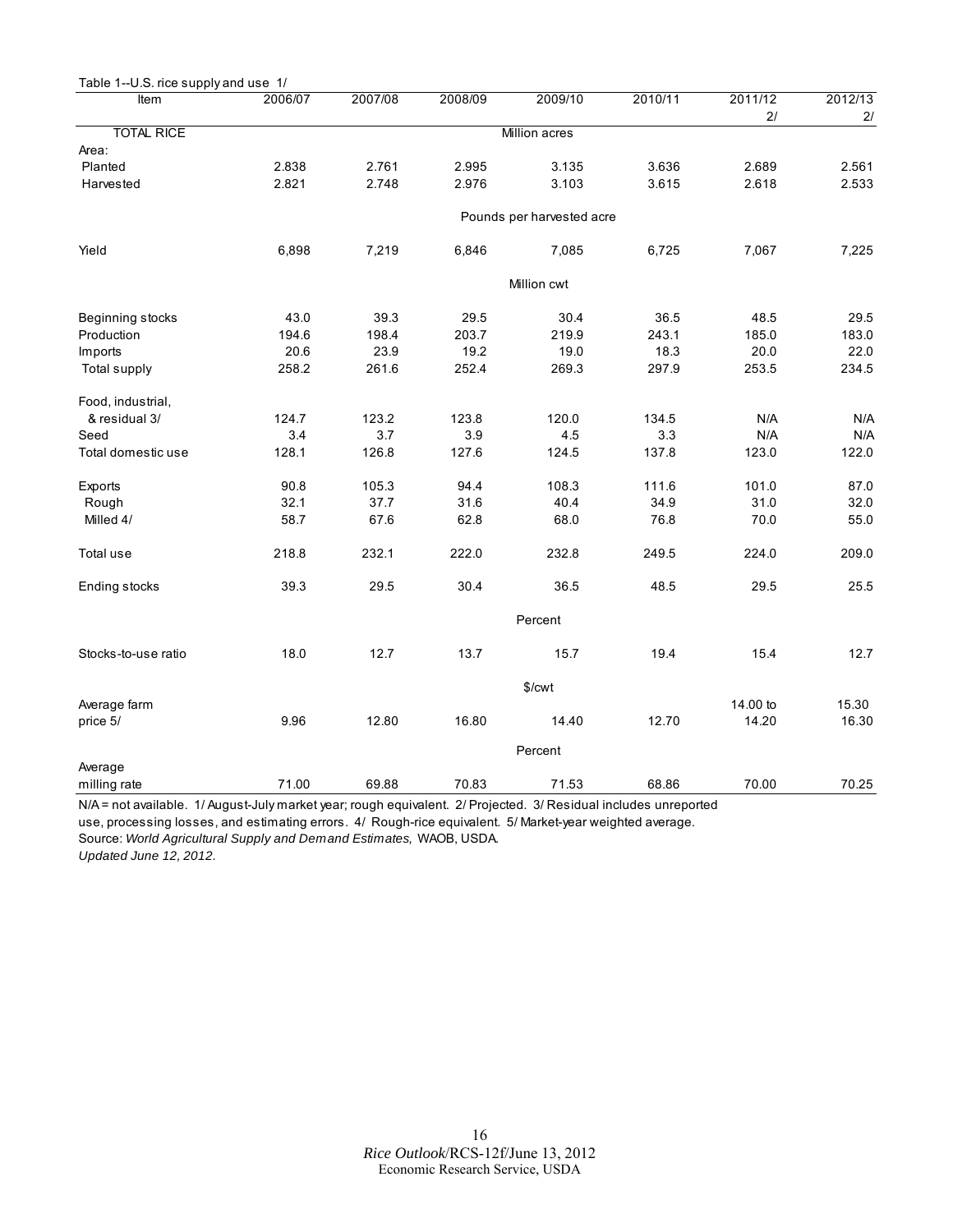<span id="page-16-0"></span>

| <b>Item</b>                | 2006/07 | 2007/08 | 2008/09 | 2009/10                   | 2010/11 | 2011/12  | 2012/13  |
|----------------------------|---------|---------|---------|---------------------------|---------|----------|----------|
|                            |         |         |         |                           |         | 2/       | 2/       |
| <b>LONG GRAIN:</b>         |         |         |         | Million acres             |         |          |          |
| Planted                    | 2.200   | 2.063   | 2.365   | 2.290                     | 2.841   | 1.794    | 1.864    |
| Harvested                  | 2.186   | 2.052   | 2.350   | 2.265                     | 2.826   | 1.740    | 1.842    |
|                            |         |         |         | Pounds per harvested acre |         |          |          |
| Yield                      | 6,727   | 6,980   | 6,522   | 6,743                     | 6,486   | 6,691    | 6,922    |
|                            |         |         |         | Million cwt               |         |          |          |
| Beginning stocks           | 32.7    | 28.5    | 19.1    | 20.0                      | 23.0    | 35.6     | 16.1     |
| Production                 | 147.1   | 143.2   | 153.3   | 152.7                     | 183.3   | 116.4    | 127.5    |
| Im ports                   | 14.2    | 17.7    | 15.9    | 16.5                      | 15.8    | 17.5     | 19.0     |
| Total supply               | 194.0   | 189.4   | 188.2   | 189.3                     | 222.2   | 169.6    | 162.6    |
| Domestic use 3/            | 93.4    | 90.9    | 100.1   | 91.9                      | 108.5   | 88.0     | 90.0     |
| Exports                    | 72.0    | 79.4    | 68.0    | 74.3                      | 78.0    | 65.5     | 57.0     |
| Total use                  | 165.4   | 170.4   | 168.1   | 166.2                     | 186.5   | 153.5    | 147.0    |
| Ending stocks              | 28.5    | 19.1    | 20.0    | 23.0                      | 35.6    | 16.1     | 15.6     |
|                            |         |         |         | Percent                   |         |          |          |
| Stocks-to-use ratio        | 17.2    | 11.2    | 11.9    | 13.9                      | 19.1    | 10.5     | 10.6     |
|                            |         |         |         |                           |         | 13.30 to | 14.50 to |
| Average farm price         | 9.47    | 12.40   | 14.90   | 12.90                     | 11.00   | 13.50    | 15.50    |
| <b>MEDIUM/SHORT GRAIN:</b> |         |         |         | Million acres             |         |          |          |
| Planted                    | 0.638   | 0.698   | 0.630   | 0.845                     | 0.795   | 0.895    | 0.697    |
| Harvested                  | 0.635   | 0.696   | 0.626   | 0.838                     | 0.789   | 0.878    | 0.691    |
|                            |         |         |         | Pounds per harvested acre |         |          |          |
| Yield                      | 7,484   | 7,924   | 8,063   | 8,010                     | 7,580   | 7,812    | 8,032    |
|                            |         |         |         | Million cwt               |         |          |          |
| Beginning stocks           | 9.4     | 10.0    | 9.1     | 8.0                       | 12.0    | 10.1     | 10.7     |
| Production                 | 47.5    | 55.2    | 50.5    | 67.1                      | 59.8    | 68.6     | 55.5     |
| Im ports                   | 6.3     | 6.2     | 3.4     | 2.5                       | 2.5     | 2.5      | 3.0      |
| Total supply 4/            | 63.4    | 70.8    | 61.9    | 78.6                      | 73.1    | 81.2     | 69.2     |
| Domestic use 3/            | 34.6    | 35.9    | 27.5    | 32.5                      | 29.4    | 35.0     | 32.0     |
| Exports                    | 18.8    | 25.8    | 26.4    | 34.0                      | 33.6    | 35.5     | 30.0     |
| Total use                  | 53.4    | 61.7    | 53.9    | 66.6                      | 63.0    | 70.5     | 62.0     |
| Ending stocks              | 10.0    | 9.1     | $8.0\,$ | 12.0                      | 10.1    | 10.7     | $7.2\,$  |
|                            |         |         |         | Percent                   |         |          |          |
| Stocks-to-use ratio        | 18.8    | 14.7    | 14.9    | 18.1                      | 16.1    | 15.2     | 11.7     |
|                            |         |         |         |                           |         | 15.60 to | 17.25 to |
| Average farm price         | 12.10   | 14.60   | 24.80   | 18.40                     | 18.80   | 15.80    | 18.25    |
| Ending stocks              |         |         |         |                           |         |          |          |
| difference 1/              | $0.8\,$ | $1.3$   | $2.4\,$ | $1.4$                     | $2.7\,$ |          |          |

-- = Not available. 1/ Stock totals by type om it brokens, which are included in total stocks for all types of rice in table 1.

2/ Projected. 3/ Includes residual. 4/ Accounts for the difference in beginning and ending stocks of brokens. Thus, total supply of m edium /short-grain m ay not equal the sum of beginning stocks, production, and im ports.

Source: *World Agricultural Supply and Dem and Estim ates,* WAOB, USDA.

*Updated June 12, 2012.*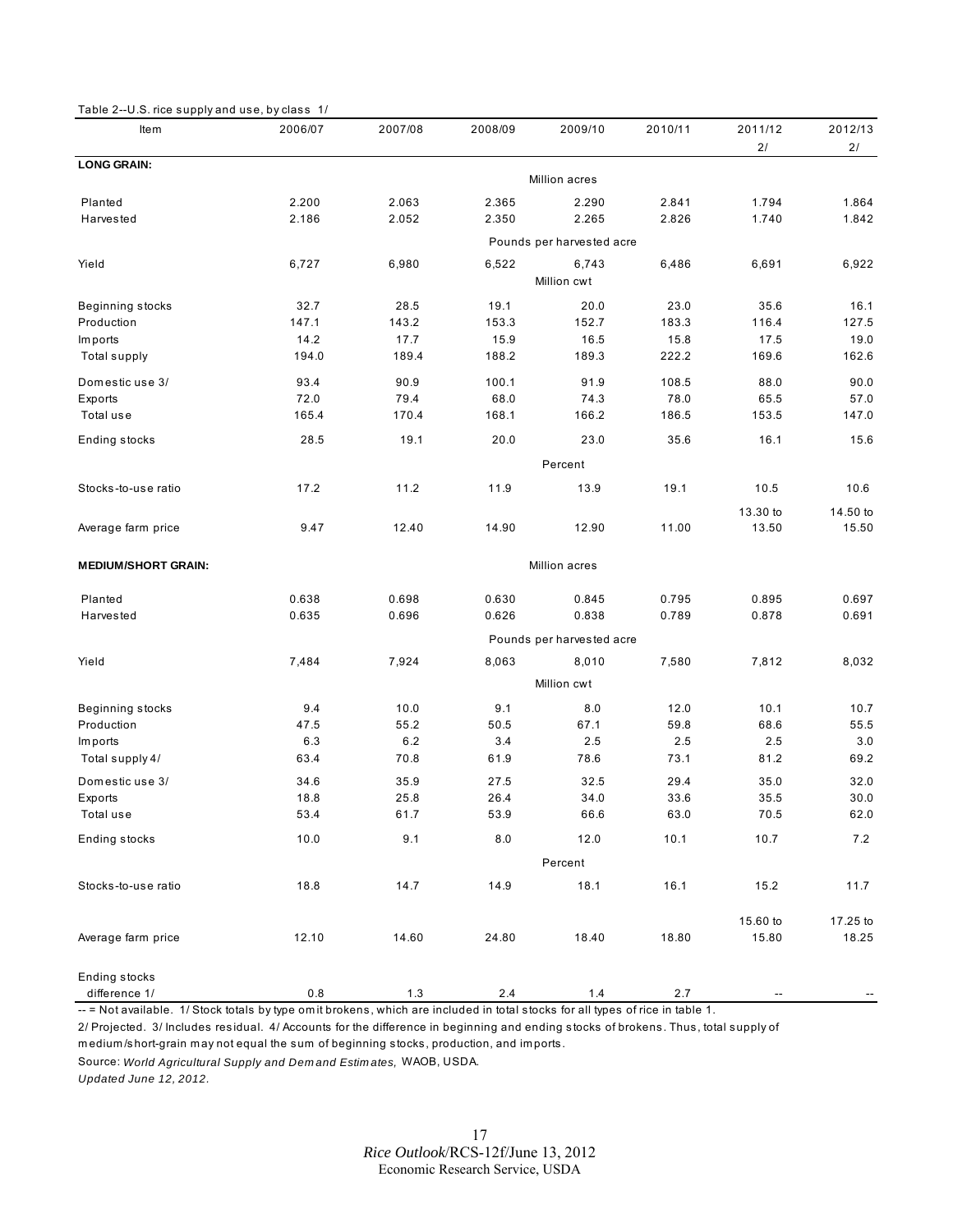<span id="page-17-0"></span>

| Table 3--U.S. monthly average farm prices and marketings |  |  |
|----------------------------------------------------------|--|--|
|----------------------------------------------------------|--|--|

|                           | 2011/12             |           |        | 2010/11   |        | 2009/10   |
|---------------------------|---------------------|-----------|--------|-----------|--------|-----------|
| Month                     | \$/cwt              | 1,000 cwt | \$/cwt | 1,000 cwt | \$/cwt | 1,000 cwt |
|                           |                     |           |        |           |        |           |
| August                    | 13.60               | 11,384    | 11.70  | 10,691    | 14.90  | 10,503    |
| September                 | 14.40               | 12,507    | 11.00  | 15,095    | 14.80  | 11,061    |
| October                   | 14.50               | 11,454    | 11.50  | 17,131    | 14.50  | 14,148    |
| November                  | 14.50               | 10,928    | 12.60  | 16,929    | 14.50  | 13,854    |
| December                  | 14.20               | 14,177    | 13.90  | 19,137    | 14.90  | 15,902    |
| January                   | 14.20               | 14,422    | 14.00  | 21,806    | 15.00  | 19,351    |
| February                  | 13.80               | 13,187    | 13.40  | 14,847    | 14.80  | 13,991    |
| March                     | 13.60               | 14,165    | 13.00  | 15,844    | 14.30  | 16,292    |
| April                     | 13.90               | 13,396    | 13.10  | 12,727    | 14.30  | 12,525    |
| May                       | 13.70 1/            |           | 12.70  | 14,227    | 13.80  | 13,145    |
| June                      |                     |           | 12.10  | 11,317    | 13.20  | 11,019    |
| July                      |                     |           | 12.90  | 13,369    | 12.60  | 11,952    |
| Average price to date     | $14.04$ 2/          |           |        |           |        |           |
| Season average farm price | $14.10 \frac{3}{1}$ |           | 12.70  |           | 14.40  |           |
| Average Marketings        |                     | 12,847    |        | 15,260    |        | 13,645    |
| Total volume marketed     |                     | 115,620   |        | 183,120   |        | 163,743   |

N/A = Not available.

1/ Mid-month only. 2/ Simple average. 3/ Mid-point of season-average farm price projection.

Source: Monthly cash price and marketings, *Agricultural Prices,* National Agricultural Statistics Service, USDA. *Last updated June 12, 2012.*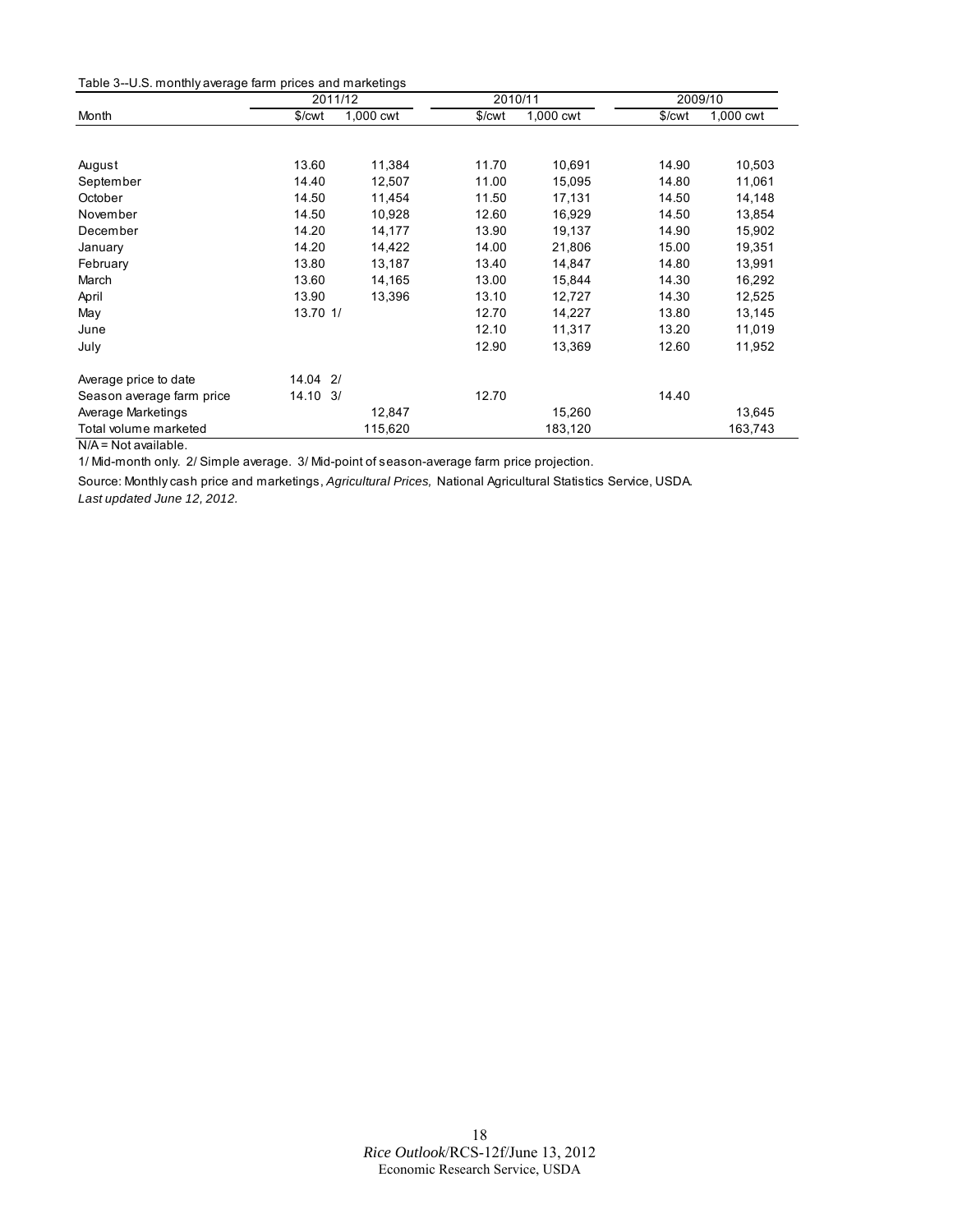<span id="page-18-0"></span>

|  | Table 4 -- U.S. monthly average farm prices and marketings by class |  |  |  |
|--|---------------------------------------------------------------------|--|--|--|
|--|---------------------------------------------------------------------|--|--|--|

|                           | Long-grain |           |         |           | Medium/Short Grain |           |        |           |
|---------------------------|------------|-----------|---------|-----------|--------------------|-----------|--------|-----------|
|                           | 2011/12    |           | 2010/11 |           |                    | 2011/12   |        | 2010/11   |
| Month                     | \$/cwt     | 1,000 cwt | \$/cwt  | 1,000 cwt | \$/cwt             | 1,000 cwt | \$/cwt | 1,000 cwt |
|                           |            |           |         |           |                    |           |        |           |
| August                    | 12.40      | 9,343     | 10.30   | 8,570     | 19.00              | 2,041     | 17.10  | 2,121     |
| September                 | 13.70      | 10,310    | 9.98    | 12,764    | 17.80              | 2,197     | 16.90  | 2,331     |
| October                   | 14.10      | 8,694     | 10.10   | 14,295    | 15.90              | 2,760     | 18.80  | 2,836     |
| November                  | 13.90      | 7,196     | 10.60   | 12,773    | 15.70              | 3,732     | 18.90  | 4,156     |
| December                  | 13.80      | 9,938     | 11.30   | 13,085    | 15.20              | 4,239     | 19.50  | 6,052     |
| January                   | 13.60      | 9,482     | 11.80   | 15,722    | 15.20              | 4,940     | 19.60  | 6,084     |
| February                  | 13.20      | 9,917     | 12.00   | 11,726    | 15.30              | 3,270     | 18.80  | 3,121     |
| March                     | 13.00      | 10,041    | 11.60   | 12,537    | 15.00              | 4,124     | 18.50  | 3,307     |
| April                     | 13.20      | 9,423     | 11.20   | 9,562     | 15.30              | 3,973     | 18.60  | 3,165     |
| May                       | 13.10 1/   | N/A       | 10.90   | 11,211    | 16.00 1/           | N/A       | 19.00  | 3,016     |
| June                      |            |           | 11.00   | 9,573     |                    |           | 18.40  | 1,744     |
| July                      |            |           | 11.40   | 9,866     |                    |           | 19.00  | 2,503     |
| Average to date 2/        | 13.40      |           |         |           | 16.04              |           |        |           |
| Season-average farm price | 13.40 3/   |           | 11.00   |           | 15.70 3/           |           | 18.80  |           |
| Average marketings        |            | 9,372     |         | 11,807    |                    | 3,475     |        | 3,370     |
| Total volume marketed     |            | 84,344    |         | 141,684   |                    | 31,276    |        | 40,436    |

N/A = Not available. 1/ Mid-month only. 2/ Simple average. 3/ Forecast.

Source: Monthly cash price and marketings, *Agricultural Prices,* National Agricultural Statistics Service, USDA.

*Last updated June 12, 2012.*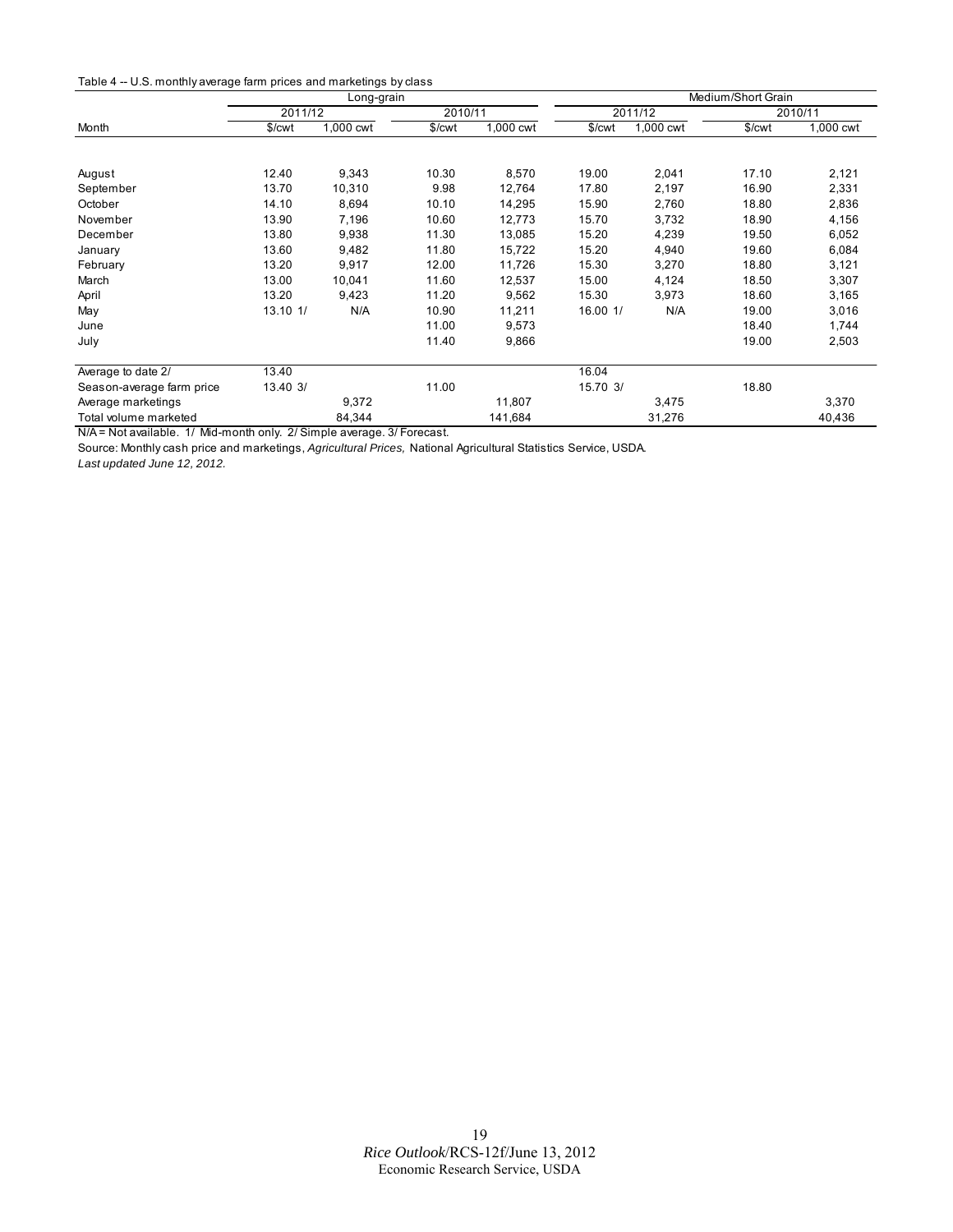<span id="page-19-0"></span>

| Table 5--USDA-calculated world market rice prices (rough basis) 1/ |  |  |
|--------------------------------------------------------------------|--|--|
|--------------------------------------------------------------------|--|--|

|             | 2011/12 |         | 2010/11 |         | 2009/10 |         |
|-------------|---------|---------|---------|---------|---------|---------|
|             |         | Medium/ |         | Medium/ |         | Medium/ |
| Month       | Long    | short   | Long    | short   | Long    | short   |
|             |         |         | \$/cwt  |         |         |         |
| August      | 14.08   | 14.40   | 9.58    | 9.68    | 11.33   | 11.42   |
| September   | 15.09   | 15.44   | 10.51   | 10.62   | 11.25   | 11.35   |
| October     | 15.63   | 15.99   | 12.15   | 12.29   | 11.02   | 11.11   |
| November    | 14.93   | 15.28   | 13.40   | 13.58   | 11.40   | 11.50   |
| December    | 13.90   | 14.21   | 14.50   | 14.67   | 13.03   | 13.15   |
| January     | 12.61   | 12.88   | 13.98   | 14.15   | 13.03   | 13.14   |
| February    | 11.81   | 12.20   | 12.68   | 13.35   | 12.74   | 12.99   |
| March       | 11.52   | 11.92   | 12.13   | 12.76   | 11.21   | 11.42   |
| April       | 11.15   | 11.54   | 11.76   | 12.36   | 10.53   | 10.72   |
| May         | 11.42   | 11.82   | 11.58   | 12.17   | 9.92    | 10.10   |
| June 2/     | 11.87   | 12.30   | 11.78   | 12.39   | 9.41    | 9.57    |
| July        |         |         | 12.49   | 13.14   | 9.42    | 9.58    |
| Market-year |         |         |         |         |         |         |
| average 1/  | 13.09   | 13.45   | 12.21   | 12.60   | 11.19   | 11.34   |

1/ Simple average of the U.S. Department of Agriculture's w eekly adjusted w orld market price. 2/ Preliminary.

Source: *Cotton and Rice Weekly Prices* (ftp://ftp.fsa.usda.gov/public/cotton/default.htm), Farm Service Agency, USDA. *Last updated June 13, 2012.*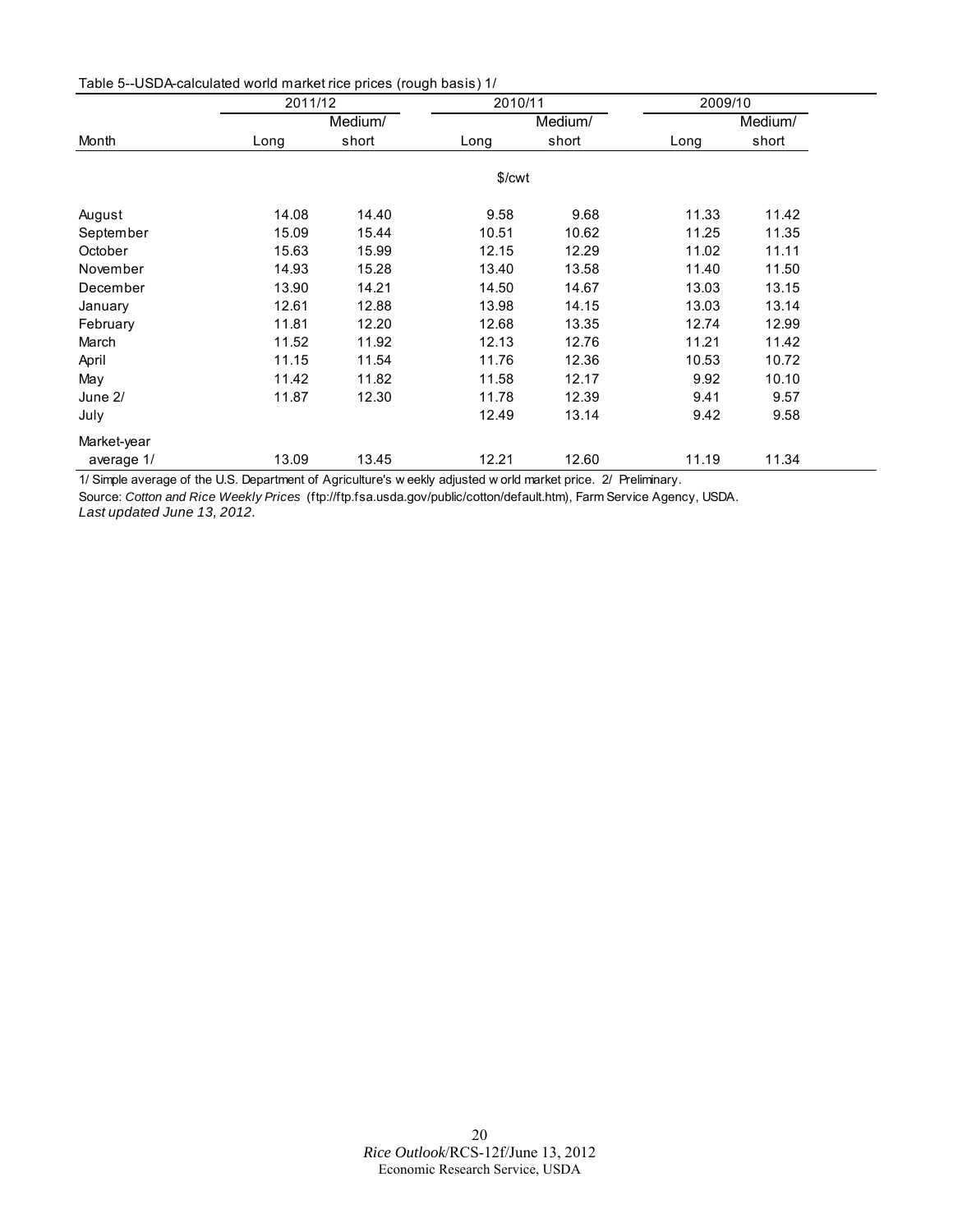### <span id="page-20-0"></span>Table 6--U.S. rice imports 1/

| Country                     | 2011/12    | 2010/11    | 2010/11           | 2009/10 | 2008/09 | 2007/08 |
|-----------------------------|------------|------------|-------------------|---------|---------|---------|
| or                          | as of      | as of      | market            | market  | market  | market  |
| region                      | April 2012 | April 2011 | year              | year    | year    | year    |
|                             |            |            | 1,000 metric tons |         |         |         |
| <b>ASIA</b>                 | 405.4      | 385.6      | 529.8             | 563.9   | 536.4   | 720.2   |
| China                       | 2.5        | 2.0        | 3.1               | 3.8     | 4.0     | 123.0   |
| India                       | 81.2       | 64.7       | 96.5              | 94.8    | 74.0    | 119.1   |
| Pakistan                    | 11.3       | 13.5       | 17.3              | 19.4    | 16.9    | 19.4    |
| Thailand                    | 292.2      | 290.8      | 393.4             | 401.0   | 422.1   | 454.4   |
| Vietnam                     | 16.0       | 12.2       | 15.9              | 41.6    | 17.5    | 0.6     |
| Other                       | 2.2        | 2.4        | 3.6               | 3.4     | 1.9     | 3.8     |
| <b>EUROPE &amp; FSU</b>     | 9.1        | 7.7        | 12.5              | 9.4     | 7.6     | 8.5     |
| Italy                       | 6.0        | 4.9        | 7.5               | 6.2     | 5.7     | 6.3     |
| Spain                       | 2.8        | 2.5        | 3.8               | 1.6     | 0.4     | 0.4     |
| Russia                      | 0.0        | 0.0        | 0.0               | 0.0     | 0.1     | 0.1     |
| United Kingdom              | 0.0        | 0.0        | 0.0               | 0.1     | 0.4     | 0.5     |
| Other                       | 0.3        | 0.3        | 1.2               | 1.5     | 0.9     | 1.2     |
| <b>WESTERN HEMISPHERE</b>   | 43.3       | 22.2       | 42.7              | 30.4    | 31.1    | 28.5    |
| Argentina                   | 2.1        | 1.6        | 2.7               | 2.5     | 1.1     | 2.6     |
| Brazil                      | 27.6       | 3.4        | 6.3               | 3.5     | 3.9     | 2.4     |
| Canada                      | 3.0        | 2.4        | 17.1              | 15.4    | 18.0    | 13.6    |
| Mexico                      | 0.6        | 0.8        | 1.3               | 6.1     | 6.1     | 9.2     |
| Uruguay                     | 10.0       | 14.0       | 15.4              | 2.9     | 1.7     | 0.3     |
| Other                       | 0.0        | 0.0        | 0.0               | 0.0     | 0.2     | 0.4     |
| <b>OTHER</b>                | 0.7        | 3.3        | 3.5               | 5.5     | 39.3    | 5.2     |
| Egypt                       | 0.0        | 0.0        | 0.0               | 0.6     | 36.6    | 2.7     |
| <b>United Arab Emirates</b> | 0.5        | 2.9        | 3.0               | 4.4     | 2.2     | 2.2     |
| Other                       | 0.2        | 0.4        | 0.5               | 0.4     | 0.5     | 0.3     |
| <b>TOTAL</b>                | 458.5      | 418.8      | 588.6             | 609.2   | 614.3   | 762.4   |

1/ Columns labeled "market year" are total August-July imports reported by the U.S. Census Bureau. 2/ Most recent month available.

All data is reported on a product-w eight basis. Categories may not sum to total due to rounding.

Source: U.S. Census Bureau, Department of Commerce. *Last updated June 12, 2012.*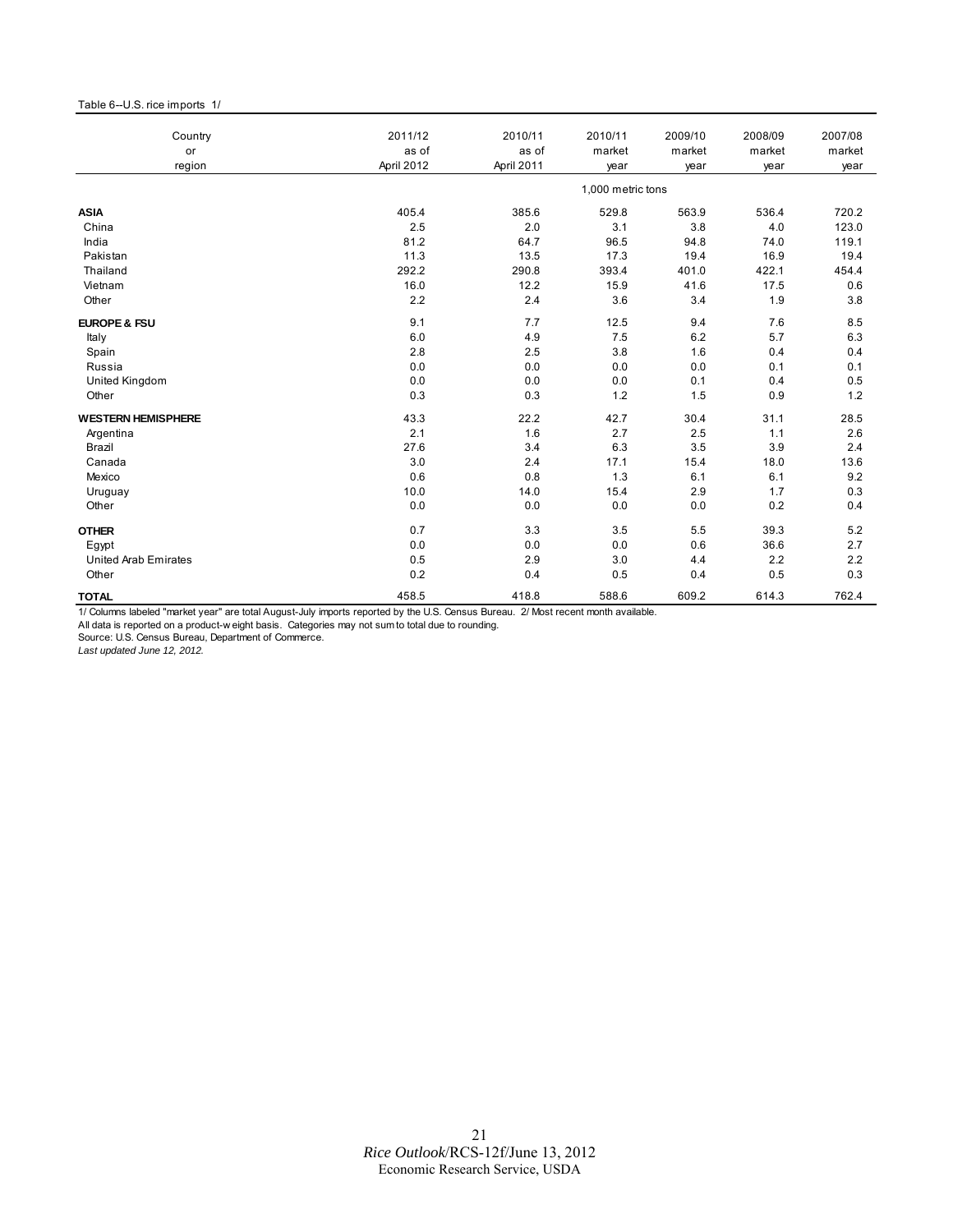### <span id="page-21-0"></span>Table 7--U.S. com mercial rice exports

| Country<br>or                               | 2011/12<br>as of                | 2010/11<br>as of | 2010/11<br>market | 2009/10<br>market | 2008/09<br>market | 2007/08<br>market |
|---------------------------------------------|---------------------------------|------------------|-------------------|-------------------|-------------------|-------------------|
| region                                      | 05/31/2012 1/                   | 06/02/2011 1/    | year 2/           | year 2/           | year 2/           | year 2/           |
|                                             |                                 |                  | 1,000 metric tons |                   |                   |                   |
| <b>EUROPE &amp; FSU</b>                     | 59.4                            | 91.8             | 101.7             | 98.3              | 77.6              | 89.8              |
| European Union                              | 50.9                            | 80.8             | 90.3              | 88.6              | 71.0              | 87.0              |
| Other Europe                                | 5.0                             | 5.1              | 5.3               | 2.6               | 3.9               | 0.8               |
| Former Soviet Union (FSU)                   | 3.5                             | 5.9              | 6.1               | 7.1               | 2.7               | 2.0               |
| <b>NORTHEAST ASIA</b>                       | 578.6                           | 485.3            | 473.6             | 571.3             | 472.3             | 450.9             |
| Hong Kong                                   | 0.7                             | 0.8              | 0.6               | 1.1               | 0.6               | 1.1               |
| Japan                                       | 362.5                           | 356.3            | 355.3             | 388.9             | 85.0              | 339.9             |
| South Korea                                 | 148.6                           | 110.9            | 100.6             | 79.4              | 386.1             | 78.6              |
| Taiwan                                      | 66.8                            | 17.3             | 17.1              | 101.9             | 0.6               | 31.3              |
| OTHER ASIA, OCEANIA, & THE MIDDLE EAST      | 507.8                           | 604.5            | 641.7             | 751.5             | 668.9             | 697.4             |
| Australia                                   | 8.6                             | 14.2             | 15.8              | 26.2              | 27.5              | 12.8              |
| Iraq                                        | 0.0                             | 114.0            | 114.0             | 135.1             | 121.0             | 188.6             |
| Israel                                      | 24.3                            | 33.5             | 33.3              | 45.7              | 33.4              | 30.0              |
| Jordan                                      | 94.6                            | 80.9             | 83.0              | 66.4<br>5.2       | 86.2              | 79.7              |
| Micronesia<br>New Zealand                   | 5.3<br>2.4                      | 4.9<br>6.0       | 6.0<br>6.5        | 8.3               | 5.5<br>4.2        | 3.6<br>2.3        |
| Papua New Guinea                            | 0.0                             | 9.4              | 9.4               | 37.9              | 103.2             | 2.3               |
| Saudi Arabia                                | 110.9                           | 127.2            | 118.0             | 108.5             | 143.6             | 111.3             |
| Singapore                                   | 4.9                             | 4.7              | 5.3               | 3.0               | 3.0               | 4.0               |
| Syria                                       | 21.9                            | 11.3             | 13.6              | 15.9              | 3.1               | 2.8               |
| Turkey                                      | 201.2                           | 163.2            | 200.3             | 267.0             | 22.7              | 154.9             |
| United Arab Emirates                        | 4.3                             | 7.3              | 7.5               | 4.8               | 6.9               | 4.7               |
| Rest of Asia, Oceania, and Middle East      | 29.4                            | 27.9             | 29.0              | 27.5              | 108.6             | 100.4             |
| <b>AFRICA</b>                               | 186.5                           | 440.6            | 432.4             | 117.4             | 131.7             | 119.6             |
| Algeria                                     | 0.0                             | 1.9              | 1.9               | 6.9               | 2.3               | 0.0               |
| Ghana                                       | 97.6                            | 109.7            | 100.2             | 43.7              | 50.9              | 75.9              |
| Guinea--Connarky                            | 8.2                             | 3.8              | 4.4               | 4.8               | 4.7               | 3.9               |
| Liberia                                     | 31.3                            | 45.9             | 38.5              | 8.4               | 11.1              | 8.3               |
| Libya                                       | 24.4                            | 154.6            | 152.9             | 1.1               | 2.8               | 0.7               |
| Nigeria                                     | 6.0                             | 52.1             | 52.1              | 36.6              | 24.3              | 0.0               |
| Senegal                                     | 0.0                             | 49.8             | 49.8              | 0.0               | 0.0               | 13.3              |
| South Africa                                | 0.4                             | 0.9              | 1.1               | 0.5               | 0.3               | 0.0               |
| Togo<br>Other Africa                        | 0.0<br>18.6                     | 14.4<br>7.5      | 23.9<br>7.6       | 0.0<br>15.4       | 6.8<br>28.5       | 0.0<br>17.5       |
|                                             |                                 | 1.976.2          |                   |                   |                   |                   |
| <b>WESTERN HEMISPHERE</b><br><b>Bahamas</b> | 1,674.2<br>5.8                  | 5.8              | 2,058.3<br>6.3    | 2,142.9<br>6.1    | 1,972.4<br>6.8    | 2,258.7<br>6.6    |
| Brazil                                      | 0.1                             | 20.0             | 20.0              | 15.4              | 0.1               | 0.2               |
| Canada                                      | F<br>151.0                      | 146.7            | 148.6             | 166.8             | 168.9             | 182.1             |
| Colombia                                    | 0.1                             | 0.2              | 0.2               | 0.2               | 71.6              | 0.0               |
| Costa Rica                                  | 69.2                            | 58.5             | 69.7              | 124.8             | 153.8             | 146.6             |
| Dominican Republic                          | 8.9                             | 6.1              | 7.0               | 25.2              | 30.7              | 9.0               |
| El Salvador                                 | ۳<br>69.9 $\blacksquare$        | 74.0             | 77.0              | 78.5              | 79.2              | 86.0              |
| Guatemala                                   | F<br>79.5                       | 54.6             | 69.4              | 72.6              | 65.0              | 58.8              |
| Haiti                                       | ۳<br>229.2                      | 227.7            | 248.9             | 226.5             | 257.0             | 279.0             |
| Honduras                                    | ₽<br>134.2<br>۳                 | 120.4            | 136.8             | 119.3             | 150.1             | 131.3             |
| Jamaica                                     | 14.9<br>۳                       | 30.8             | 25.5              | 20.2              | 26.9              | 50.7              |
| Leeward & Windward Islands                  | 10.5<br>F.                      | 12.4             | 9.4               | 8.3               | 9.3               | 12.4              |
| Mexico                                      | 689.6                           | 833.8            | 848.5             | 775.1             | 594.2             | 855.3             |
| <b>Netherlands Antilles</b>                 | 4.2<br>F<br>46.5 $\blacksquare$ | 4.6              | 4.8               | 5.2               | 4.4               | 5.3               |
| Nicaragua<br>Panama                         | ¥.<br>59.6                      | 136.6<br>88.9    | 142.2<br>88.2     | 147.0<br>104.0    | 97.3<br>9.4       | 179.2<br>96.4     |
| Venezuela                                   | 94.0                            | 149.6            | 149.6             | 241.8             | 243.7             | 125.9             |
| Other Western Hemisphere                    | ۳<br>7.0                        | 5.5              | 6.2               | 5.9               | 4.0               | 13.3              |
|                                             | 22.0                            | 50.0             | 0.0               | 0.0               | 0.0               | 0.0               |
| <b>UNKNOWN</b>                              |                                 |                  |                   |                   |                   |                   |
| <b>TOTAL</b>                                | 3,028.6                         | 3,648.3          | 3,707.7           | 3,681.4           | 3,322.9           | 3,616.4           |

1/ Sum of outstanding sales and shipm ents-to-date. 2/ Total marketing year shipm ents.

Source: *U.S. Export Sales* , Foreign Agricultural Service, USDA. *Last updated June 12, 2012.*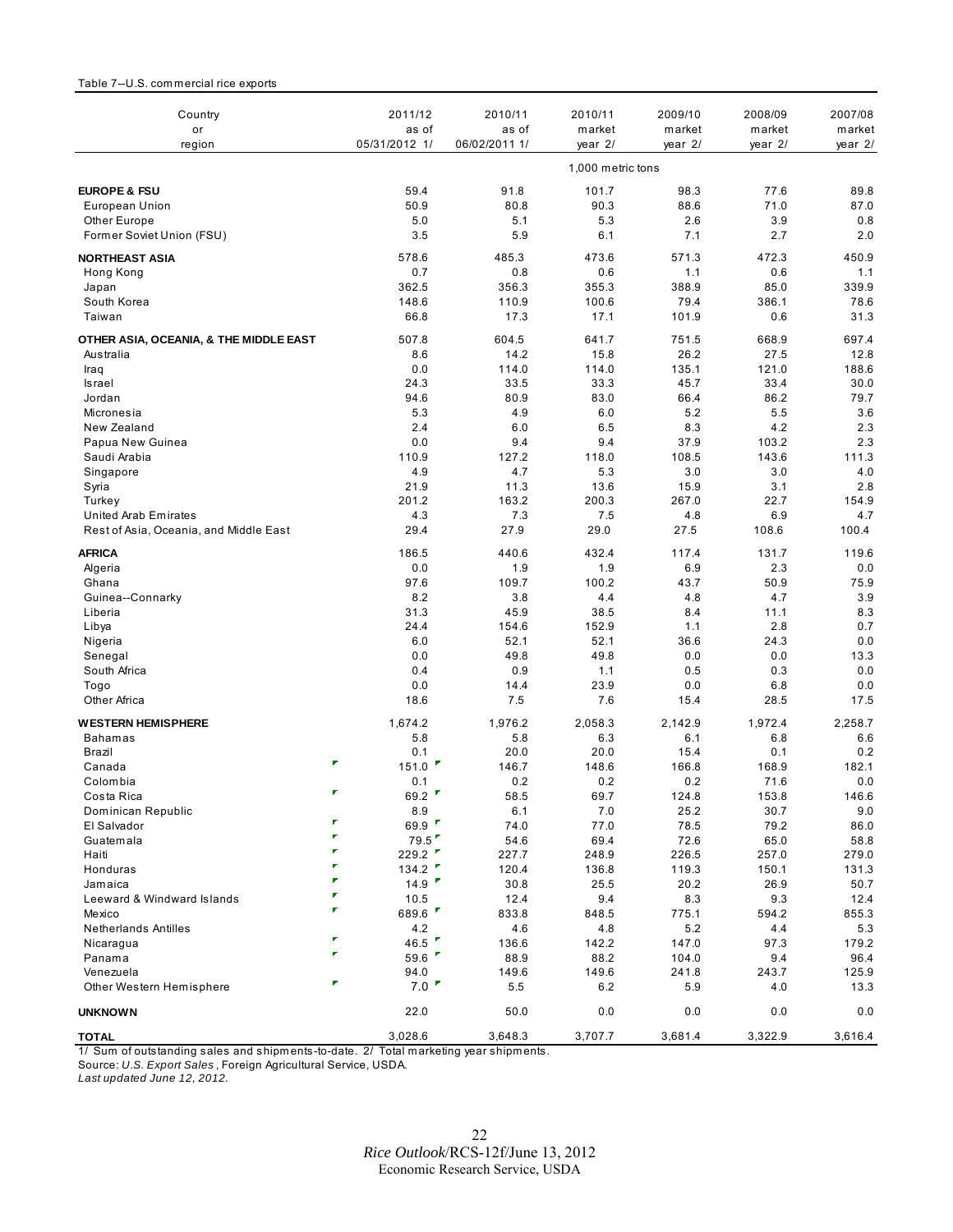<span id="page-22-0"></span>Table 8--U.S., Thailand, and Vietnam price quotes

|                  |            | <b>United States</b> |              |                 |             |                |       |                |
|------------------|------------|----------------------|--------------|-----------------|-------------|----------------|-------|----------------|
| Month or         | Southern   | Southern             | California   |                 | Thailand 5/ |                |       | Vietnam 7/     |
| market           | long grain | long grain           | medium grain | 100%            | 5%          | 15%            | A.16/ | 5%             |
| year 1/          | milled 2/  | rough 3/             | milled 4/    | Grade B         | Parboiled   | <b>Brokens</b> | Super | <b>Brokens</b> |
|                  |            |                      |              | \$ / metric ton |             |                |       |                |
| 2002/03          | 223        | 123                  | 327          | 199             | 195         | 186            | 151   | 184            |
| 2003/04          | 360        | 206                  | 533          | 220             | 222         | 207            | 184   | 212            |
| 2004/05          | 312        | 176                  | 405          | 278             | 278         | 265            | 219   | 244            |
| 2005/06          | 334        | 192                  | 484          | 301             | 293         | 284            | 216   | 259            |
| 2006/07          | 407        | 237                  | 538          | 320             | 317         | 302            | 243   | 292            |
| 2007/08          | 621        | 368                  | 694          | 551             | 570         | 334            | 454   | 620            |
| 2008/09          | 610        | 356                  | 1,119        | 609             | 616         | 532            | 342   | 456            |
| Aug. 2009        | 528        | 329                  | 948          | 553             | 576         | 492            | 307   | 393            |
| Sep. 2009        | 522        | 330                  | 895          | 544             | 592         | 477            | 303   | 384            |
| Oct. 2009        | 493        | 330                  | 849          | 513             | 562         | 451            | 296   | 410            |
| Nov. 2009        | 526        | 348                  | 816          | 550             | 570         | 481            | 326   | 465            |
| Dec. 2009        | 557        | 348                  | 794          | 605             | 607         | 549            | 393   | NQ             |
| Jan. 2010        | 547        | 340                  | 772          | 596             | 600         | 539            | 420   | 482            |
| Feb. 2010        | 562        | 328                  | 772          | 576             | 582         | 516            | 415   | 425            |
| Mar. 2010        | 509        | 310                  | 732          | 538             | 542         | 474            | 382   | 386            |
| Apr. 2010        | 486        | 301                  | 728          | 502             | 494         | 445            | 354   | 353            |
| May 2010         | 466        | 293                  | 719          | 478             | 468         | 421            | 330   | 356            |
| June 2010        | 451        | 284                  | 739          | 463             | 462         | 409            | 330   | 363            |
| <b>July 2010</b> | 427        | 255                  | 728          | 465             | 470         | 411            | 349   | 356            |
| 2009/10          | 506        | 316                  | 791          | 532             | 544         | 472            | 350   | 397            |
| Aug. 2010        | 413        | 240                  | 722          | 472             | 489         | 425            | 367   | 410            |
| Sep. 2010        | 450        | 265                  | 741          | 494             | 522         | 458            | 412   | 458            |
| Oct. 2010        | 540        | 327                  | 794          | 501             | 533         | 465            | 428   | 468            |
| Nov. 2010        | 584        | 320                  | 852          | 534             | 543         | 499            | 427   | 493            |
| Dec. 2010        | 595        | 309                  | 871          | 550             | 536         | 513            | 411   | 496            |
| Jan. 2011        | 579        | 319                  | 871          | 534             | 528         | 496            | 404   | 480            |
| Feb. 2011        | 540        | 330                  | 871          | 538             | 532         | 495            | 418   | 469            |
| Mar. 2011        | 509        | 307                  | 871          | 509             | 506         | 473            | 408   | 455            |
| Apr. 2011        | 497        | 283                  | 871          | 500             | 501         | 467            | 409   | 475            |
| May 2011         | 502        | 280                  | 871          | 498             | 500         | 466            | 421   | 476            |
| June 2011        | 522        | 288                  | 871          | 531             | 522         | 496            | 428   | 463            |
| <b>July 2011</b> | 557        | 314                  | 871          | 557             | 553         | 523            | 448   | 506            |
| 2010/11          | 524        | 298                  | 840          | 518             | 522         | 481            | 415   | 471            |
| Aug. 2011        | 604        | 338                  | 866          | 576             | 579         | 543            | 463   | 555            |
| Sep. 2011        | 648        | 373                  | 860          | 614             | 617         | 577            | 487   | 568            |
| Oct. 2011        | 617        | 366                  | 860          | 615             | 602         | 581            | 488   | 573            |
| Nov. 2011        | 586        | 348                  | 816          | 629             | 609         | 599            | 550   | 554            |
| Dec 2011         | 549        | 325                  | 764          | 608             | 588         | 577            | 548   | 498            |
| Jan. 2012        | 526        | 325                  | 816          | 557             | 540         | 539            | 515   | 448            |
| Feb 2012         | 517        | 323                  | 816          | 552             | 548         | NQ             | 517   | 426            |
| Mar. 2012        | 507        | 315                  | 788          | 563             | 576         | <b>NQ</b>      | 526   | 413            |
| Apr. 2012        | 507        | 320                  | 772          | 554             | 582         | <b>NQ</b>      | 526   | 437            |
| May 2012         | 540        | 344                  | 780          | 614             | 616         | <b>NQ</b>      | 562   | 426            |
| June 2012 2/     | 551        | 345                  | 783          | 613             | 610         | 602            | 550   | 420            |
| 2011/12 8/       | 559        | 338                  | 811          | 590             | 588         | 574            | 521   | 483            |

NQ = No quotes. 1/ Simple average of weekly quotes. 2/ Number 2, 4-percent brokens, sacked, free alongside vessel, U.S. Gulf port. To convert to a free on board vessel price add \$15 per ton. 3/ Bulk, free on board vessel, New Orleans, LA. 4/ Number 1, maximum 4-percent brokens, package quality for domestic sales, sacked, free on board truck, California mill, low end of reported price range. 5/ Nominal price quotes, long-grain, sacked, free on board vessel, Bangkok, Thailand. 6/ 100-percent brokens, new price series. 7/ Long-grain, double water-polished, bagged, free on board vessel, Ho Chi Minh City. 8/ Preliminary.

Sources: U.S. and Vietnam prices, *Creed Rice Market Report;* Thailand prices, *Weekly Rice Price Update,* U.S. ag. counselor, Bangkok, Thailand (www.fas.usda.gov).

*Last update June 12, 2012.*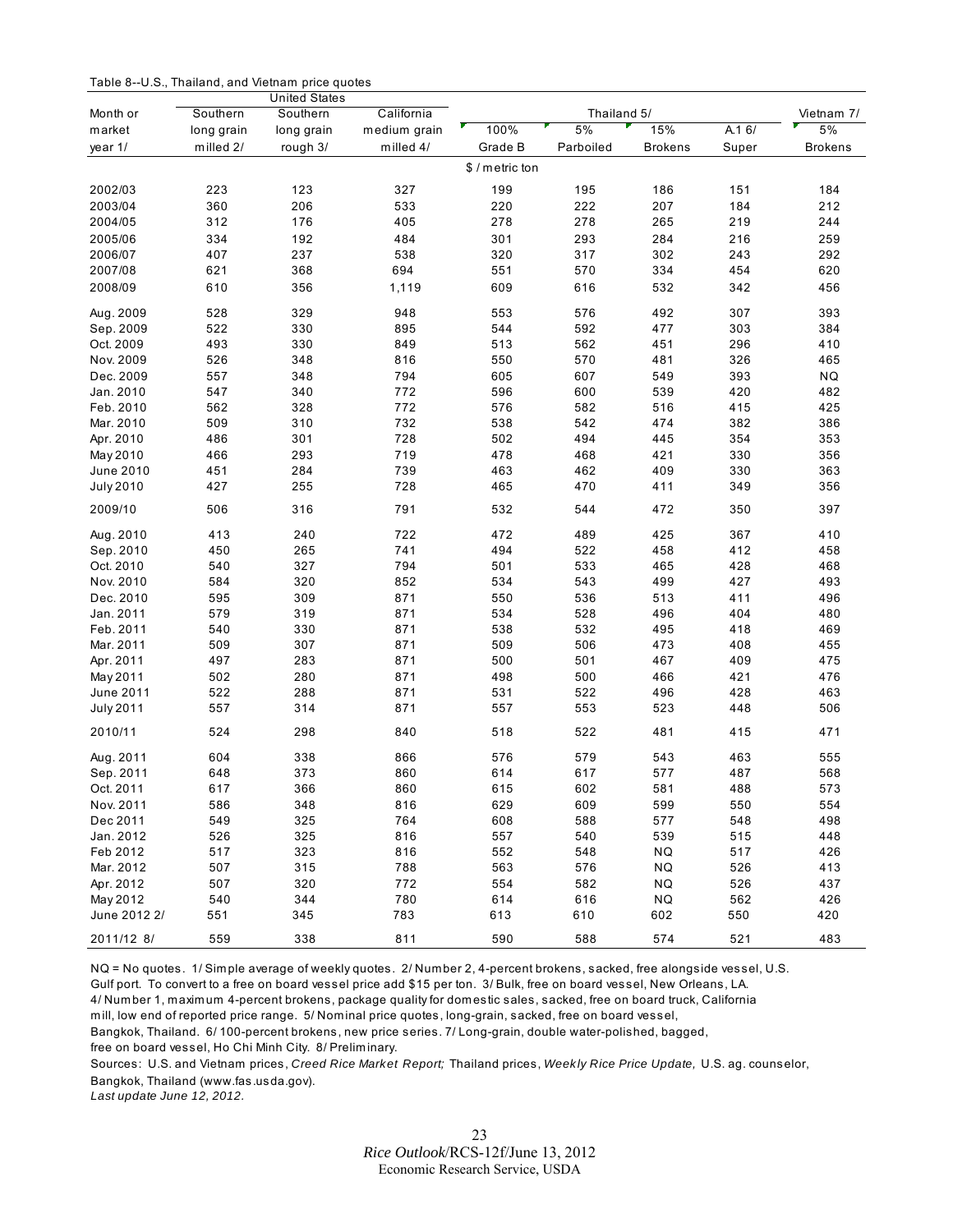<span id="page-23-0"></span>

|                      | 2010/11 |         | 2011/12           |             |                |         |                   |                          |              |
|----------------------|---------|---------|-------------------|-------------|----------------|---------|-------------------|--------------------------|--------------|
|                      | June    | May     | June              | Monthly     | Annual         | May     | June              | Monthly                  | Annual       |
| Country              | 2012    | 2012    | 2012              | revisions   | changes        | 2012    | 2012              | revisions                | changes      |
|                      |         |         | 1,000 metric tons |             |                |         | 1,000 metric tons |                          |              |
|                      |         |         |                   |             |                |         |                   |                          |              |
| Afghanistan          | 266     | 338     | 338               | 0           | 72             | 350     | 350               | --                       | 12           |
| Argentina            | 1,118   | 975     | 975               | $\mathbf 0$ | $-143$         | 910     | 910               | $\overline{a}$           | $-65$        |
| Australia            | 523     | 688     | 688               | $\mathbf 0$ | 165            | 720     | 720               | -−                       | 32           |
| Bangladesh           | 31,700  | 34,100  | 34,000            | $-100$      | 2,300          | 34,100  | 34,100            | --                       | 100          |
| Brazil               | 9,300   | 7,684   | 7,900             | 216         | $-1,400$       | 8,670   | 8,670             | $\overline{a}$           | 770          |
| <b>Burma</b>         | 10,528  | 10,816  | 10,816            | 0           | 288            | 11,000  | 11,000            | --                       | 184          |
| Cambodia             | 4,233   | 4,268   | 4,268             | 0           | 35             | 4,500   | 4,500             | $\overline{a}$           | 232          |
| China                | 137,000 | 140,500 | 140,700           | 200         | 3,700          | 141,000 | 141,000           | --                       | 300          |
| Colombia             | 1,323   | 1,430   | 1,430             | 0           | 107            | 1,591   | 1,591             | --                       | 161          |
| Cote d'Ivoire        | 469     | 456     | 456               | 0           | $-13$          | 566     | 566               | $\overline{\phantom{a}}$ | 110          |
| Cuba                 | 295     | 338     | 338               | 0           | 43             | 338     | 338               | --                       | 0            |
| Dominican Republic   | 562     | 573     | 573               | 0           | 11             | 573     | 573               | $\overline{a}$           | $\mathbf 0$  |
| Ecuador              | 900     | 624     | 624               | $\mathbf 0$ | $-276$         | 850     | 850               | --                       | 226          |
| Egypt                | 3,100   | 4,250   | 4,250             | 0           | 1,150          | 3,800   | 3,800             | --                       | $-450$       |
| European Union-27    | 2,045   | 1,952   | 1,952             | 0           | $-93$          | 1,886   | 1,886             | $\overline{a}$           | $-66$        |
| Ghana                | 295     | 276     | 276               | 0           | $-19$          | 276     | 276               | --                       | 0            |
| Guinea               | 1,056   | 1,097   | 1,097             | 0           | 41             | 1,135   | 1,135             | $\overline{a}$           | 38           |
| Guyana               | 361     | 380     | 380               | 0           | 19             | 410     | 410               | $\overline{a}$           | 30           |
| India                | 95,980  | 103,400 | 103,400           | 0           | 7,420          | 102,500 | 102,500           | --                       | $-900$       |
| Indonesia            | 35,500  | 36,300  | 36,300            | 0           | 800            | 36,900  | 36,900            | $\overline{a}$           | 600          |
| Iran                 | 1,510   | 1,550   | 1,550             | $\mathbf 0$ | 40             | 1,550   | 1,550             | ۰.                       | 0            |
| Japan                | 7,720   | 7,646   | 7,646             | 0           | -74            | 7,358   | 7,358             | $\overline{a}$           | $-288$       |
| Korea, North         | 1,600   | 1,600   | 1,600             | $\mathbf 0$ | 0              | 1,600   | 1,600             | --                       | 0            |
| Korea, South         | 4,295   | 4,224   | 4,224             | 0           | -71            | 4,200   | 4,200             | --                       | $-24$        |
| Laos                 | 1,390   | 1,442   | 1,442             | 0           | 52             | 1,530   | 1,530             | --                       | 88           |
| Liberia              | 187     | 189     | 189               | 0           | $\overline{2}$ | 180     | 180               | --                       | -9           |
| Madagascar           | 3,062   | 2,880   | 2,880             | 0           | $-182$         | 2,752   | 2,752             | $\overline{a}$           | $-128$       |
| Malaysia             | 1,642   | 1,690   | 1,690             | 0           | 48             | 1,700   | 1,700             | --                       | 10           |
| Mali                 | 1,500   | 1,132   | 1,132             | 0           | $-368$         | 1,430   | 1,430             | --                       | 298          |
| Mexico               | 146     | 115     | 115               | 0           | $-31$          | 128     | 128               | $\overline{a}$           | 13           |
| Mozambique           | 168     | 176     | 176               | 0           | 8              | 176     | 176               | --                       | 0            |
| Nepal                | 2,900   | 2,900   | 2,900             | 0           | 0              | 2,900   | 2,900             | $\overline{a}$           | 0            |
| Nigeria              | 2,615   | 2,709   | 2,709             | 0           | 94             | 2,850   | 2,850             | --                       | 141          |
| Pakistan             | 5,000   | 6,500   | 6,500             | 0           | 1,500          | 6,800   | 6,800             | --                       | 300          |
| Peru                 | 1,939   | 1,666   | 1,666             | 0           | $-273$         | 2,001   | 2,001             | --                       | 335          |
| Philippines          | 10,539  | 10,639  | 10,639            | 0           | 100            | 10,800  | 10,800            | $\overline{a}$           | 161          |
| Russia               | 690     | 682     | 682               | 0           | -8             | 700     | 700               | --                       | 18           |
| Sierra Leone         | 648     | 746     | 746               | 0           | 98             | 693     | 693               | $\overline{a}$           | $-53$        |
| Sri Lanka            | 2,490   | 3,311   | 3,311             | 0           | 821            | 3,200   | 3,200             | --                       | $-111$       |
| Taiwan               | 1,186   | 1,175   | 1,175             | 0           | $-11$          | 1,161   | 1,161             | $\overline{a}$           | $-14$        |
| Tanzania             | 1,188   | 1,320   | 1,320             | 0           | 132            | 1,320   | 1,320             | --                       | 0            |
| Thailand             | 20,262  | 20,460  | 20,460            | $\pmb{0}$   | 198            | 21,050  | 21,050            | --                       | 590          |
| Turkey               | 502     | 502     | 502               | 0           | 0              | 515     | 515               | --                       | 13           |
| Uganda               | 134     | 142     | 142               | 0           | 8              | 151     | 151               |                          | 9            |
| <b>United States</b> | 7,593   | 5,874   | 5,874             | 0           | $-1,719$       | 5,831   | 5,831             | --                       | -43          |
| Uruguay              | 1,150   | 940     | 940               | 0           | $-210$         | 896     | 896               | $\overline{a}$           | -44          |
| Venezuela            | 358     | 380     | 380               | 0           | 22             | 385     | 385               |                          | 5            |
|                      | 26,371  |         |                   |             | 379            |         |                   | --                       |              |
| Vietnam              |         | 26,455  | 26,750            | 295         |                | 26,500  | 26,500            | --                       | $-250$       |
| Subtotal             | 445,339 | 459,490 | 460,101           | 611         | 14,762         | 462,432 | 462,432           | --                       | 2,331<br>197 |
| Others               | 4,027   | 3,820   | 3,880             | 60          | $-147$         | 4,017   | 4,077             | --                       |              |
| World total          | 449,366 | 463,310 | 463,981           | 671         | 14,615         | 466,449 | 466,509           | --<br>--                 | 2,528        |
|                      |         |         |                   |             |                |         |                   |                          |              |

-- = Not available. 1/ Milled basis. 2/ Projected.

Source: *Production, Supply, & Distribution Online Data Base,* FAS/USDA, http://www.fas.usda.gov/psdonline/psdHome.aspx. *Last updated June 12, 2012.*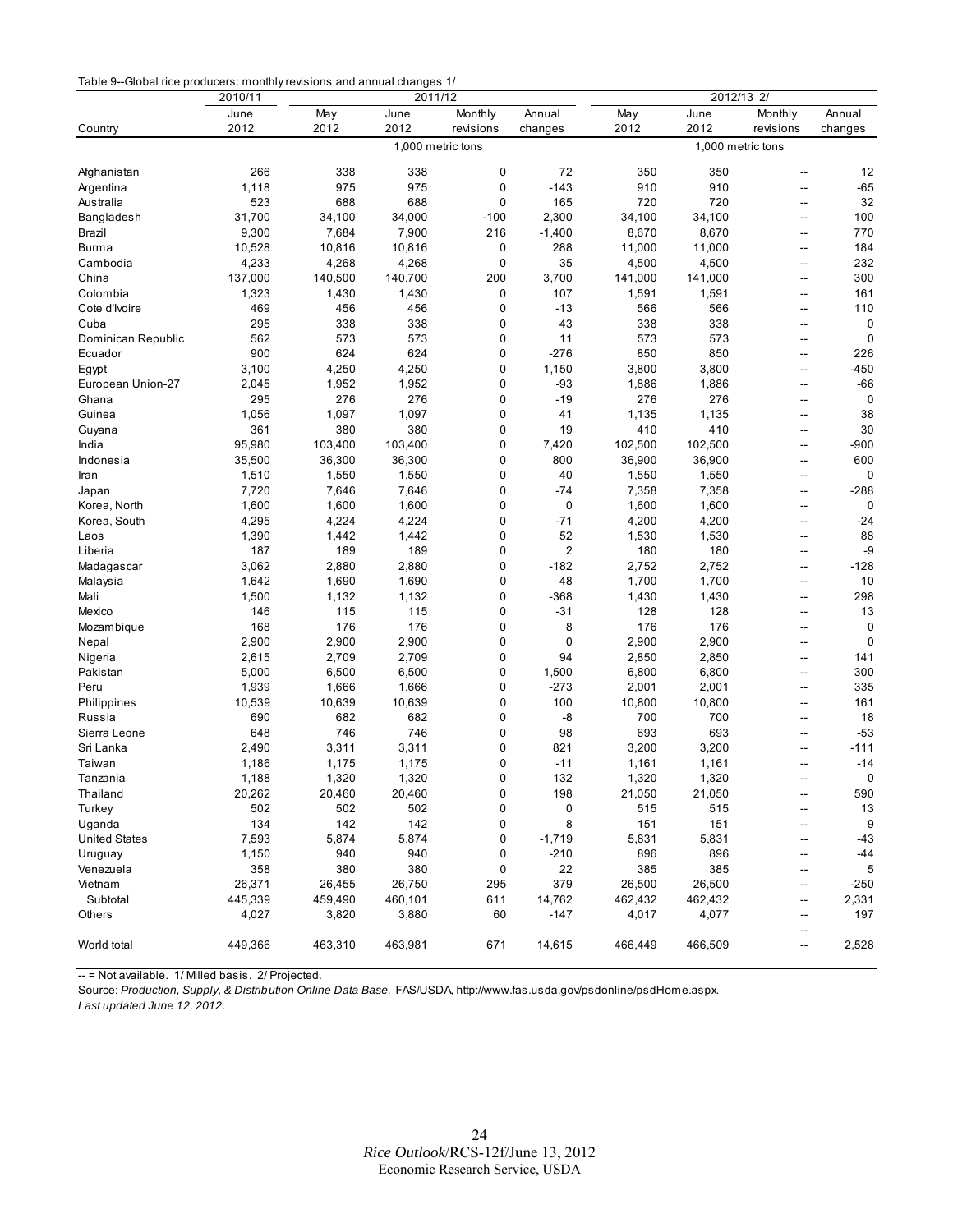<span id="page-24-0"></span>

|                      | 2011         | 2012 1/                          |        |                      |                | 2013 1/     |              |                          |                   |
|----------------------|--------------|----------------------------------|--------|----------------------|----------------|-------------|--------------|--------------------------|-------------------|
|                      | June<br>2012 | May                              | June   | Monthly<br>revisions | Annual         | May<br>2012 | June<br>2012 | Monthly<br>revisions     | Annual<br>changes |
|                      |              | 2012                             | 2012   |                      | changes        |             |              |                          |                   |
|                      |              | 1,000 metric tons (milled basis) |        |                      |                |             |              |                          |                   |
| Argentina            | 732          | 650                              | 650    | 0                    | $-82$          | 560         | 560          | --                       | $-90$             |
| Australia            | 311          | 450                              | 450    | 0                    | 139            | 500         | 500          | --                       | 50                |
| Brazil               | 1,296        | 825                              | 900    | 75                   | $-396$         | 900         | 900          | $\overline{\phantom{a}}$ | $\mathbf 0$       |
| <b>Burma</b>         | 778          | 600                              | 600    | 0                    | $-178$         | 750         | 750          | $\overline{\phantom{a}}$ | 150               |
| Cambodia             | 860          | 800                              | 800    | 0                    | $-60$          | 950         | 950          | $\overline{\phantom{a}}$ | 150               |
| China                | 487          | 500                              | 500    | 0                    | 13             | 600         | 600          | $\overline{a}$           | 100               |
| Ecuador              | 70           | 15                               | 15     | 0                    | $-55$          | 50          | 50           | --                       | 35                |
| Egypt                | 320          | 600                              | 600    | 0                    | 280            | 600         | 600          | --                       | $\mathbf 0$       |
| European Union-27    | 241          | 245                              | 245    | 0                    | $\overline{4}$ | 235         | 235          | --                       | $-10$             |
| Guyana               | 250          | 230                              | 230    | 0                    | $-20$          | 250         | 250          | $\overline{\phantom{a}}$ | 20                |
| India                | 4,637        | 7,000                            | 8,000  | 1,000                | 3,363          | 6,000       | 6,500        | $\overline{\phantom{a}}$ | $-1,500$          |
| Japan                | 200          | 200                              | 200    | 0                    | 0              | 200         | 200          | --                       | 0                 |
| Korea, South         | 4            | 5                                | 5      | 0                    | $\mathbf{1}$   | 5           | 5            | --                       | 0                 |
| Pakistan             | 3,414        | 3,750                            | 3,750  | 0                    | 336            | 4,000       | 4,000        | $\sim$ $\sim$            | 250               |
| Paraguay             | 208          | 150                              | 150    | 0                    | $-58$          | 150         | 150          | --                       | $\mathbf 0$       |
| Peru                 | 50           | 20                               | 20     | 0                    | $-30$          | 60          | 60           | ۰.                       | 40                |
| Russia               | 142          | 150                              | 150    | 0                    | 8              | 150         | 150          | --                       | $\mathbf 0$       |
| Thailand             | 10,647       | 6,500                            | 6,500  | 0                    | $-4,147$       | 8,000       | 8,000        | --                       | 1,500             |
| Turkey               | 90           | 75                               | 75     | 0                    | $-15$          | 80          | 80           | --                       | 5                 |
| Uganda               | 40           | 35                               | 35     | 0                    | $-5$           | 35          | 35           | $\overline{a}$           | $\mathbf 0$       |
| <b>United States</b> | 3,213        | 3,300                            | 3,400  | 100                  | 187            | 3,000       | 3,000        | --                       | $-400$            |
| Uruguay              | 841          | 850                              | 850    | 0                    | 9              | 850         | 850          | $\sim$                   | 0                 |
| Vietnam              | 7,000        | 7,000                            | 7,000  | 0                    | $\mathbf 0$    | 7,000       | 7,000        | --                       | $\mathbf 0$       |
| Subtotal             | 35,831       | 33,950                           | 35,125 | 1,175                | $-706$         | 34,925      | 35,425       | --                       | 300               |
| Other                | 314          | 279                              | 279    | 0                    | $-36$          | 305         | 305          | $\overline{\phantom{a}}$ | 26                |
| World total          | 36,145       | 34,229                           | 35,404 | 1,175                | $-741$         | 35,230      | 35,730       | --                       | 326               |
| U.S. Share           | 8.9%         | 9.6%                             | 9.6%   |                      |                | 8.5%        | 8.4%         |                          |                   |

-- Not available. Note: All trade data are reported on a calendar-year basis.

1/ Projected.

Source: *Production, Supply, & Distribution Online Data Base,* FAS/USDA, http://www.fas.usda.gov/psdonline/psdHome.aspx. *Last updated June 12, 2012.*